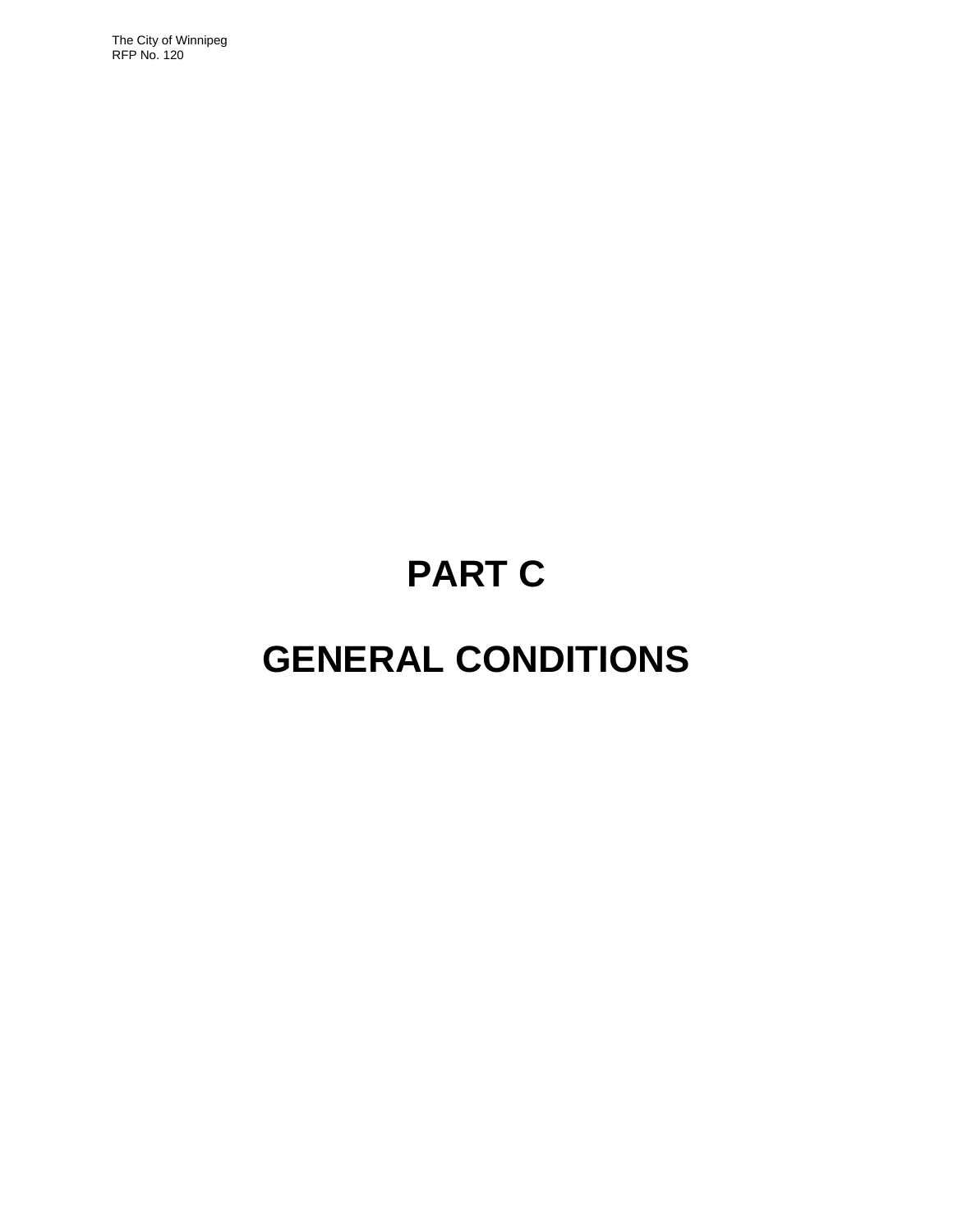## **PART C - GENERAL CONDITIONS**

## **C1. GENERAL CONDITIONS**

- C1.1 The *General Conditions for Provision of Services* (Revision 1996 02 05) are applicable to the Work of the Contract.
- C1.1.1 The *General Conditions for Provision of Services* are available in Adobe Acrobat (.pdf) format on the Information Connection page at The City of Winnipeg, Corporate Finance, Materials Management Division internet site at http://www.winnipeg.ca/matmgt.
- C1.1 These General Conditions are applicable to the Work of the Contract.

### **C2. DEFINITIONS**

- C2.1 Where used in these General Conditions and in the other documents forming part of the Contract:
	- (a) "**Award Authority**" means the authority having the jurisdiction to award the Contract according to the City's by-laws, policies or procedures;
	- (b) "**Bidder**" means any person submitting a Proposal for the Work;
	- (c) "**Bidding Procedures**" means the portion of the Request for Proposal by that name which sets out the terms and conditions governing the Proposal, and "B" designates a section, clause or subclause in that portion of the Request for Proposal;
	- (d) "**Business Day**" means any Calendar Day, other than a Saturday, Sunday, or a statutory or civic holiday;
	- (e) "**C**" designates a section, clause or subclause in these General Conditions;
	- (f) "**Calendar Day**" means the period from one midnight to the following midnight;
	- (g) "**Change in Work**" means an addition, deletion or modification to the Work as described in the Contract at the time that the Contract is awarded and includes modifications in quantity or nature of Plant, Material or labour, methods, location or work schedule;
	- (h) "**Chief Administrative Officer**" means the City employee holding that office or, if applicable, the successor to the authority or responsibility of such office;
	- (i) "**City**" means The City of Winnipeg as continued under The City of Winnipeg Charter, Statutes of Manitoba 2002, c. 39, and any subsequent amendments thereto;
	- (j) "**City Solicitor**" means the City employee holding that office or, if applicable, the successor to the authority or responsibility of such office;
	- (k) "**Contract**" means the combined documents consisting of the agreement prepared and forwarded to the Contractor or the Purchase Order, as applicable, and all schedules thereto (consisting of the Request for Proposal and any documents and Drawings referred to or incorporated therein) together with any submissions required to be made by the Contractor after award, and all amendments to the foregoing;
	- (l) "**Contract Administrator**" means the person designated as such in the Supplemental Conditions;
	- (m) "**Contract Price**" means the price agreed upon for the Work and any adjustments thereto which may be required or agreed to pursuant to the Contract;
	- (n) "**Contractor**" means the person undertaking the performance of the Work under the terms of the Contract;
	- (o) "**Council**" means the Council of The City of Winnipeg;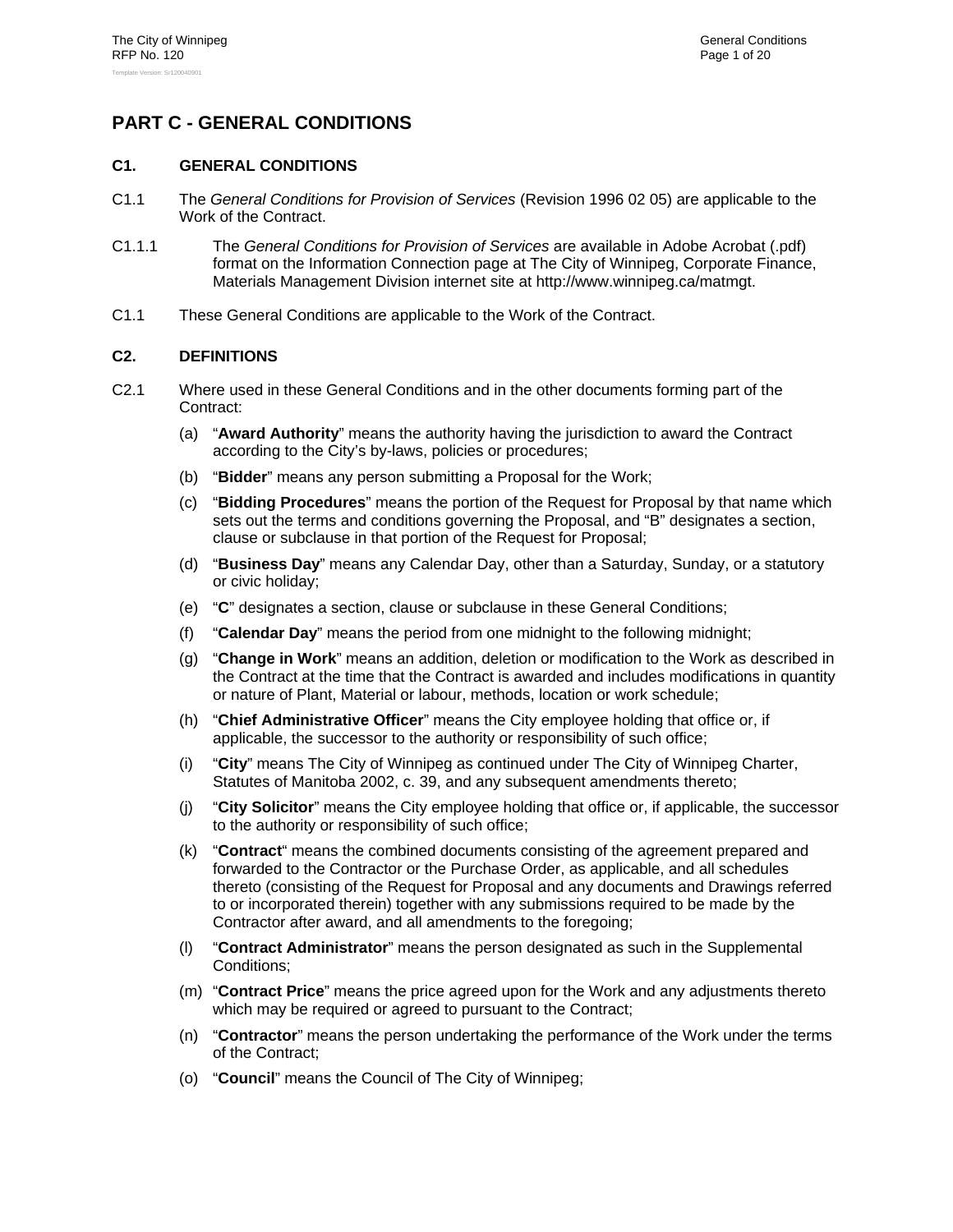- (p) "**Drawings**" means drawings which show the nature and scope of the Work to be performed and which have been prepared or approved by the Contract Administrator and are referred to in the Contract;
- (q) "**Manager of Materials**" means the City employee holding that office or, if applicable, the successor to the authority or responsibility of such office;
- (r) "**Material**" means any things, including goods, parts and equipment, which are to form part of the permanent Work;
- (s) "**may**" indicates an allowable action or feature which will not be evaluated;
- (t) "**must**" or "**shall**" indicates a mandatory requirement which will be evaluated on a pass/fail basis;
- (u) "**Person**" means an individual, firm, partnership, association or corporation, or any combination thereof, and includes heirs, administrators, executors or legal representatives of a person;
- (v) "**Plant**" means any things provided by the Contractor for the performance of the Work, including goods, tools, equipment, consumable supplies, fuel, power and utility connections therefor, but does not include Material;
- (w) "**Proposal**" means the offer contained in the Proposal Submission;
- (x) "**Proposal Submission**" means that portion of the Request for Proposal which must be completed or provided and submitted by the Submission Deadline in order to constitute a responsive Proposal;
- (y) "**Request for Proposal**" means the Proposal Submission, the Bidding Procedures, these General Conditions, the Supplemental Conditions, the Specifications, the Drawings and all addenda;
- (z) "**Shop Drawings**" means all drawings, diagrams, illustrations, schedules, performance charts, brochures and other data which are prepared by the Contractor, Subcontractor, manufacturer, supplier or distributor and which illustrate some portion of the Work;
- (aa) "**should**" indicates a desirable action or feature which will be evaluated on a relative scale;
- (bb) "**Specifications**" means the portion of the Request for Proposal by that name which sets out the written description of the physical or functional characteristics of the Work, or any part thereof, including without limitation any requirement for testing or inspection, and "E" designates a section, clause or subclause in that portion of the Request for Proposal;
- (cc) "**Subcontracto**r" means a person contracting with the Contractor for the performance of a part or parts of the Work and includes a Subcontractor's subcontractor;
- (dd) "**Submission Deadline**" means the time and date set out in the Bidding Procedures for final receipt of Proposals;
- (ee) "**Substantial Performance**" shall have the meaning attributed to it in The Builders' Liens Act (Manitoba), or any successor legislation thereto;
- (ff) "**Supplemental Conditions**" means the portion of the Request for Proposal by that name which sets out terms and conditions specific to the Contract, and supplements or modifies the General Conditions, and "D" designates a section, clause or subclause in that portion of the Request for Proposal;
- (gg) "**Total Performance**" means that the entire Work, except those items arising from the provisions of C12, have been performed in accordance with the Contract;
- (hh) "**Work**" means the carrying out and the doing of all things, whether of a temporary or permanent nature, that are to be done by the Contractor pursuant to the Contract and, without limiting the generality of the foregoing, includes the furnishing of all Plant, Material, labour and services necessary for or incidental to the fulfilment of the requirements of the Contract, including all Changes in Work which may be ordered as herein provided.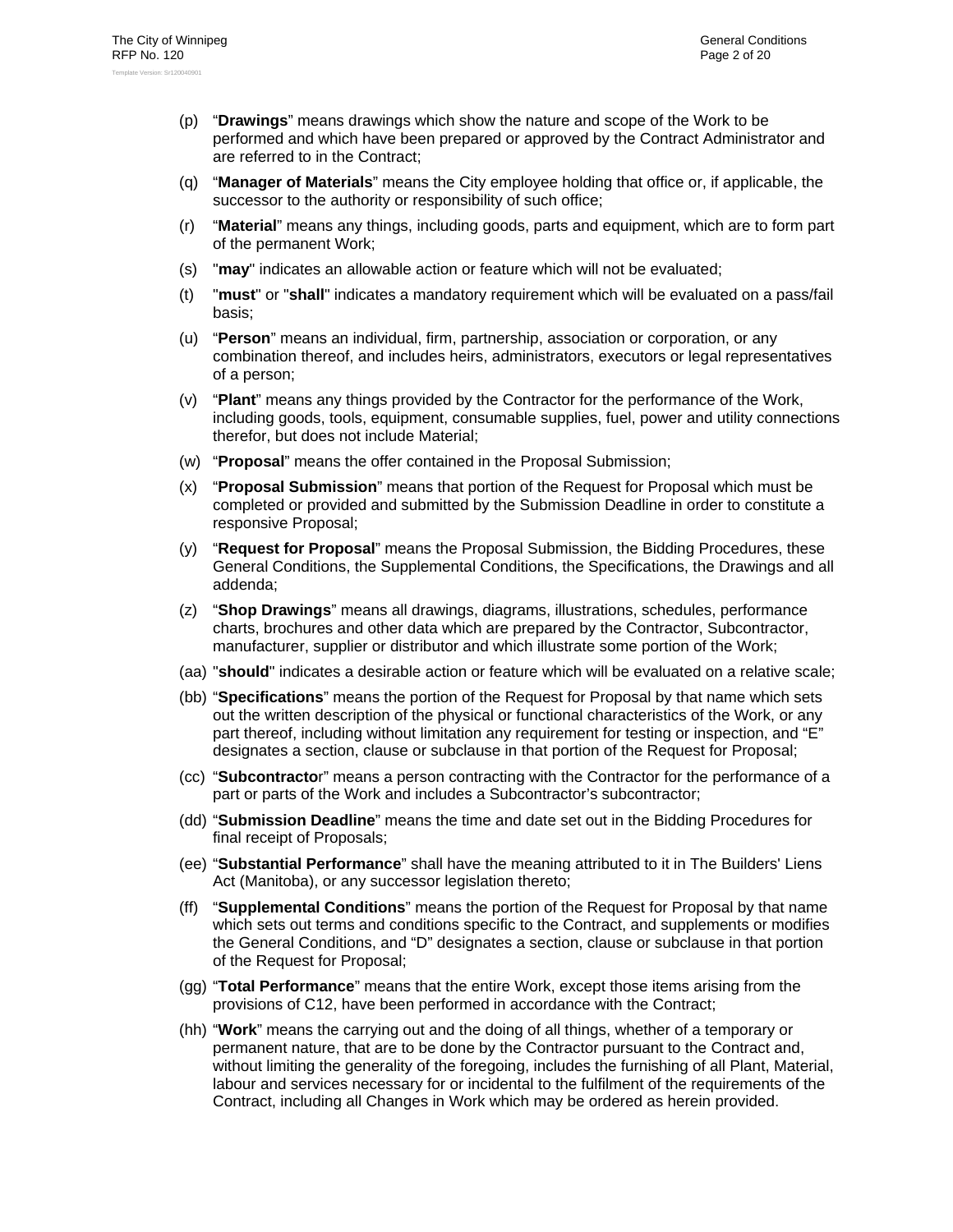## **C3. INTERPRETATION**

- C3.1 Where the Contractor consists of more than one person, the obligations of the Contractor shall be joint and several.
- C3.2 Wherever the singular or masculine is used, it shall be construed to mean the plural or the feminine or the neuter as the context may reasonably require.
- C3.3 Headings, titles and margin notes in the Contract are inserted for convenience only and shall not be considered in any construction or interpretation of the Contract.
- C3.4 In the event of conflicts between portions of the Contract, the following shall apply:
	- (a) the executed agreement between the City and Contractor or the Purchase Order, as applicable, shall govern over all schedules or other documents forming part of the contract;
	- (b) the Supplemental Conditions shall govern over the General Conditions;
	- (c) the General Conditions shall govern over Specifications;
	- (d) Specifications of a later date shall govern over Specifications of an earlier date;
	- (e) Specifications shall govern over Drawings;
	- (f) Drawings of a later date shall govern over Drawings of an earlier date;
	- (g) Drawings of larger scale shall govern over those of smaller scale;
	- (h) figured dimensions shown on a Drawing shall govern over scaled or implied dimensions on the same Drawing; and
	- (i) Drawings shall govern over the Proposal Submission.
- C3.5 The various portions of the Contract are intended to be read together and complement each other, and what is called for by any one shall be deemed to be called for by all.
- C3.6 The City and the Contractor acknowledge and agree that the Contractor is an independent contractor and neither the Contractor, nor any officer, servant or agent of the Contractor, shall be deemed to be an employee, agent, representative or servant of the City.
- C3.7 The Contract shall constitute the entire agreement between the City and the Contractor. There are no representations, warranties, covenants or agreements other than those contained in the Contract.

#### **C4. DECLARATIONS**

#### **Site Investigation**

- C4.1 The Contractor declares that, in bidding for the Work and in entering into the Contract, he:
	- (a) has investigated the nature of the Work to be done and all conditions that might affect his Proposal or his performance of the Work; or
	- (b) has not investigated the nature of the Work to be done or conditions that might affect his Proposal or his performance of the Work;

and, in either event, assumes all risk for conditions now existing or arising in the course of the Work which have been or could have been determined through such investigation, and that he did not and does not rely upon information furnished by the City or any of its servants or agents other than information furnished in writing for or in connection with the Proposal or the Contract by the Contract Administrator.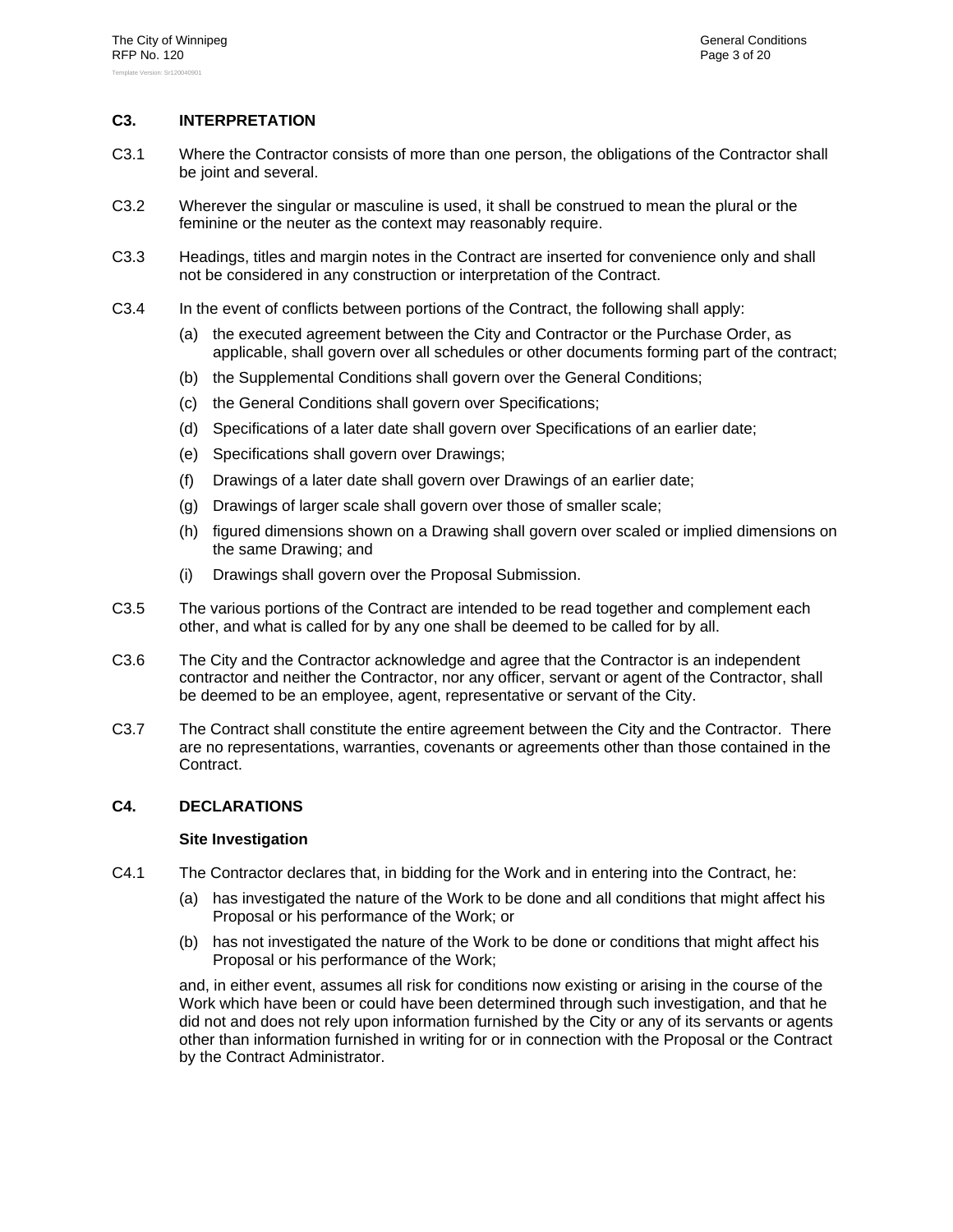## **Good Faith**

- C4.2 The Contractor declares that, in bidding for the Work and in entering into the Contract, he:
	- (a) does so in good faith and that to the best of his knowledge no member of Council or any officer or employee of the City has any pecuniary interest, direct or indirect, in the Contract;
	- (b) has not participated in any collusive scheme or combine;
	- (c) shall forfeit all claims under the Contract as well as refund to the City any monies paid to him, beyond his actual proven expenses for Work done, if C4.2(a) or (b) are shown to be false.

## **C5. EXECUTION OF CONTRACT**

- C5.1 The Contractor shall execute the Contract in the manner stipulated by the City Solicitor and return the Contract, within seven (7) Calendar Days of receipt of the Contract, to the City Solicitor at the address indicated in the Supplemental Conditions.
- C5.2 If the Contractor does not execute and return the Contract as set out in C5.1, the Contractor may be deemed by the City to have abandoned the Contract, whereupon the acceptance of the Bid by the City shall be null and void, and the City shall be entitled to retain the bid security accompanying the Bid as liquidated damages.
- C5.3 No payments will be made by the City to the Contractor until the Contractor has executed and returned the Contract as set out in C5.1.

## **C6. AUTHORITY OF THE CONTRACT ADMINISTRATOR**

#### **General**

C6.1 The Contract Administrator shall be the City's representative throughout the duration of the Contract and shall have authority to act on behalf of the City to the extent expressly provided for in the Contract.

## **Contract**

- C6.2 The Contract Administrator shall interpret or clarify the Contract or any part thereof which appears indefinite, not clear or contradictory to the Contractor.
- C6.3 The Contract Administrator may at any time correct errors or omissions in the Contract or issue additional Drawings or Specifications further detailing, explaining or modifying the Work. Such Drawings or Specifications shall either supplement or supersede those forming part of the Contract at the time the Contract was executed.

#### **Inspection**

C6.4 The Contract Administrator may examine or inspect the Work or any part thereof and determine whether the Work meets the requirements of the Contract. The Contract Administrator may reject the Work or any part thereof which does not meet the requirements of the Contract.

## **Control**

- C6.5 The Contract Administrator may give orders to the Contractor to the extent necessary to ensure that the Work is performed in an orderly manner and meets the requirements of the Contract.
- C6.5.1 The Contract Administrator may give orders to the Contractor's supervisor and such orders shall be deemed to have been given to the Contractor.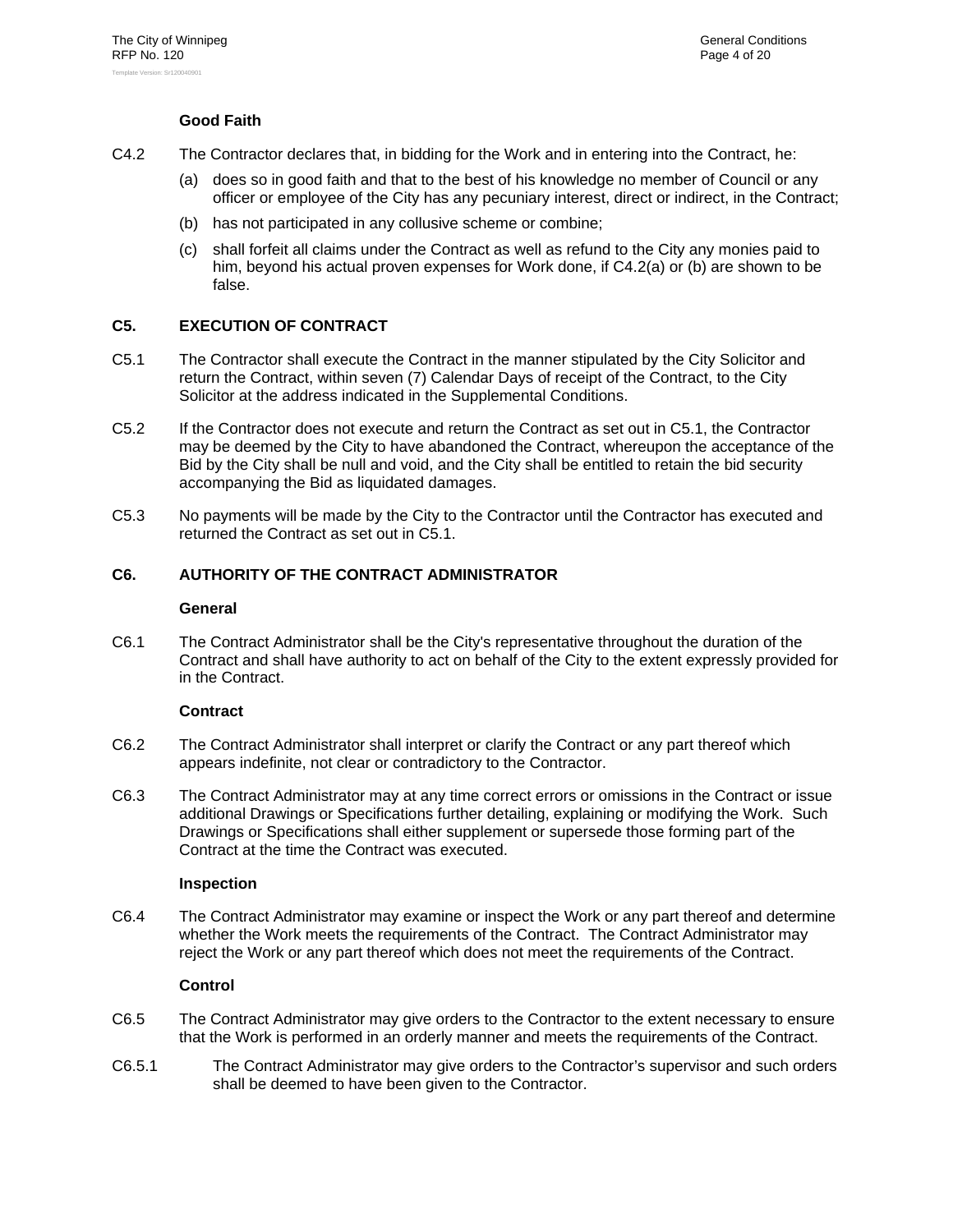- C6.6 The Contract Administrator may order the Contractor to remove from the Work any person employed or retained by the Contractor or a Subcontractor in the performance of the Work who the Contract Administrator determines is incompetent, negligent or guilty of misconduct.
- C6.7 The Contract Administrator may order the Contractor to alter or improve his means, methods, techniques, sequences and procedures, to furnish additional or more suitable Material, or to employ additional or more qualified labour if, at any time, the Contract Administrator determines that:
	- (a) the Work is not being, or will likely not be, constructed satisfactorily; or
	- (b) progress is not being, or will likely not be, maintained in accordance with the work schedule.
- C6.8 The Contract Administrator may order the Contractor to stop work or to take such remedial measures as the Contract Administrator considers necessary, if, at any time, the Contract Administrator determines that:
	- (a) a danger to life or to property exists; or
	- (b) such stoppage or remedial measures may be necessary to ensure the performance of the Work in accordance with the requirements of the Contract.
- C6.9 Neither the giving of any orders by the Contract Administrator nor the carrying out of such orders by the Contractor shall entitle the Contractor to any extra payment, nor relieve the Contractor of his responsibilities under C7.
- C6.10 The Contract Administrator shall determine if and when Substantial Performance and Total Performance are achieved and shall certify the dates thereof.
- C6.11 If the Contractor disputes a determination or order of the Contract Administrator on any of the foregoing matters, the Contractor shall act in accordance with the Contract Administrator's determination or order. The Contractor may concurrently appeal the determination or order of the Contract Administrator to the Chief Administrative Officer as provided for in C19.

### **C7. RESPONSIBILITIES OF THE CONTRACTOR**

- C7.1 Except as otherwise provided in the Contract, the Contractor shall be solely responsible for means, methods, techniques, sequences and procedures, and for coordinating the various parts of the Work so as to ensure its proper completion in a sound and workmanlike manner, in all respects in strict conformity with the Contract and in accordance with the approved work schedule.
- C7.2 The Contractor shall direct and supervise the Work so as to ensure conformance with the Contract.
- C7.3 The Contractor shall provide all Plant, Material, labour, services and incidentals necessary for the performance of the Work.
- C7.4 The Contractor shall be responsible for any Work not explicitly set out in the Contract but which may be reasonably implied for the proper completion of the Work.
- C7.5 Unless otherwise specified in the Specifications, all Material shall be new, fit for the purpose intended and shall meet or exceed the kind, quality and quantity of same specified in the Contract. If required, the Contractor shall provide evidence satisfactory to the Contract Administrator that the foregoing requirements have been met.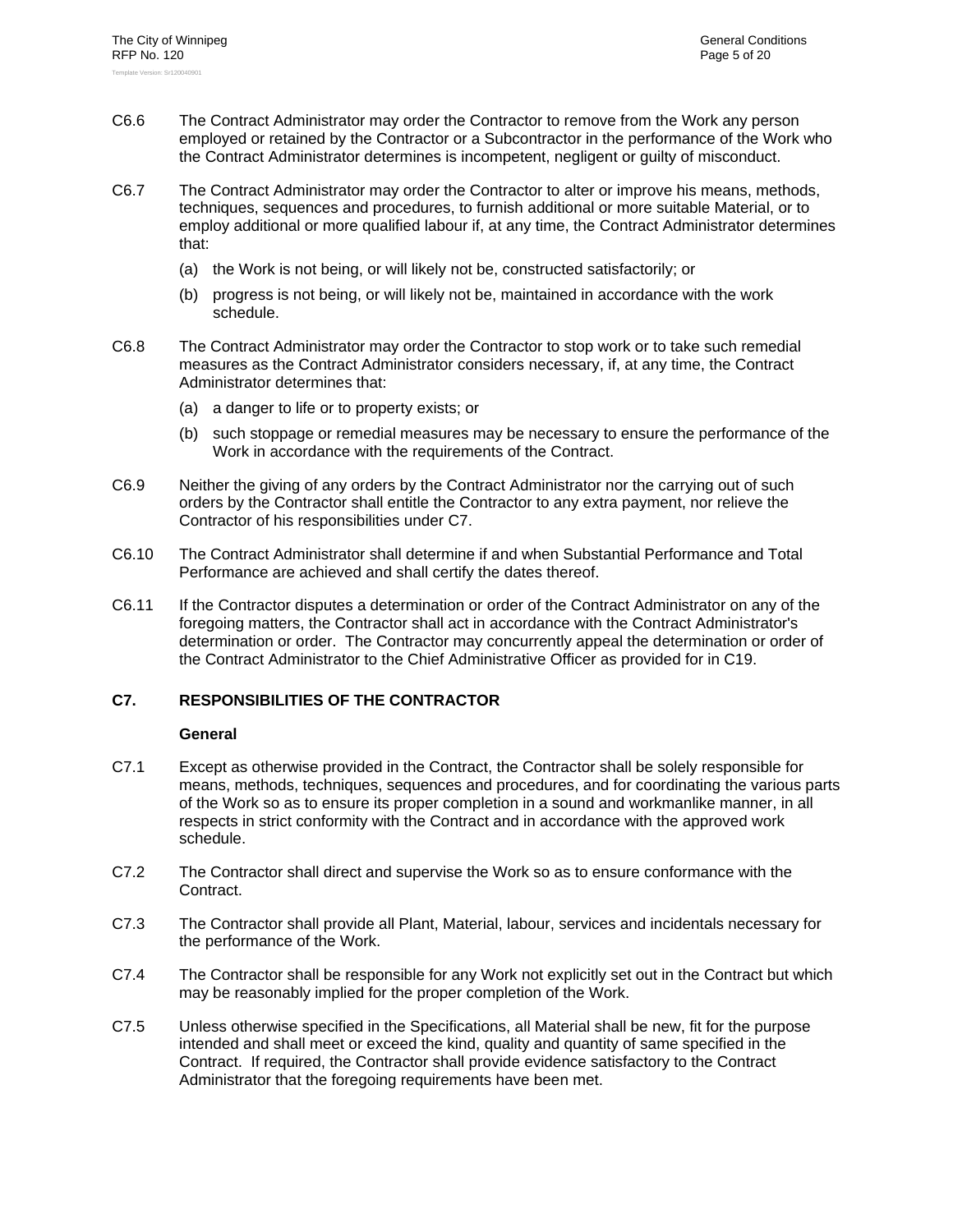## **Contract**

- C7.6 The Contractor shall perform, complete and maintain the Work in strict accordance with the Contract.
- C7.7 If the Contract or any part thereof appears indefinite, not clear or contradictory, the Contractor shall refer such feature or features to the Contract Administrator for interpretation or clarification.
- C7.8 The Contractor shall be responsible for conveying the interpretation or clarification of the Contract, as given by the Contract Administrator, to Subcontractors.
- C7.9 The Contractor shall prepare and submit all drawings, schedules, documents or information required by the Contract and such other drawings, schedules, documents or information as may reasonably be required by the Contract Administrator.

### **Laws and Regulations**

- C7.10 The Contractor shall comply with all laws, by-laws, ordinances, regulations, codes and orders of authorities having jurisdiction which are or come into force during the performance of the Work and which relate to the Work. Where there are two or more laws, by-laws, ordinances, regulations or codes applicable to the Work, the most restrictive shall apply.
- C7.11 The Contractor shall procure approvals, clearances, permits, licences and certificates required for the performance of the Work, by law or by any by-laws, ordinances, regulations, codes or orders of the authorities having jurisdiction, but this shall not include the obtaining of permanent easements.
- C7.12 The Contractor shall give any notices required by law or by by-laws, ordinances, regulations, codes or orders of the authorities having jurisdiction and which relate to the Work.
- C7.13 Where required by the Workers Compensation Board of Manitoba, the Contractor shall be registered and shall provide and maintain workers compensation coverage throughout the term of the Contract, and shall provide the Contract Administrator with evidence thereof upon request.
- C7.14 The Contractor shall not be responsible for verifying that the Contract complies with the applicable laws, by-laws, ordinances, regulations, codes and orders relating to the Work.

#### **Patents and Royalties**

- C7.15 If the Contract requires or the Contractor desires the use of any design, device, material or process covered by letters patent, copyright, trademark or trade name, the Contractor shall provide for such use by suitable legal agreement with the owner or licensee.
- C7.15.1 Upon request of the Contract Administrator, the Contractor shall provide the City with a copy of the said agreement.
- C7.16 If the City or the Contractor is served with a claim or notice of an infringement or alleged infringement of any patent, copyright, trademark or trade name, the party so served shall immediately give notice thereof to the other party.
- C7.17 If the City or the Contractor is prevented by injunction from using any design, device, material or process covered by letters patent, copyright, trademark or trade name, the Contractor shall, at his own cost, substitute an equally suitable design, device, material or process, all subject to the prior approval of the Contract Administrator.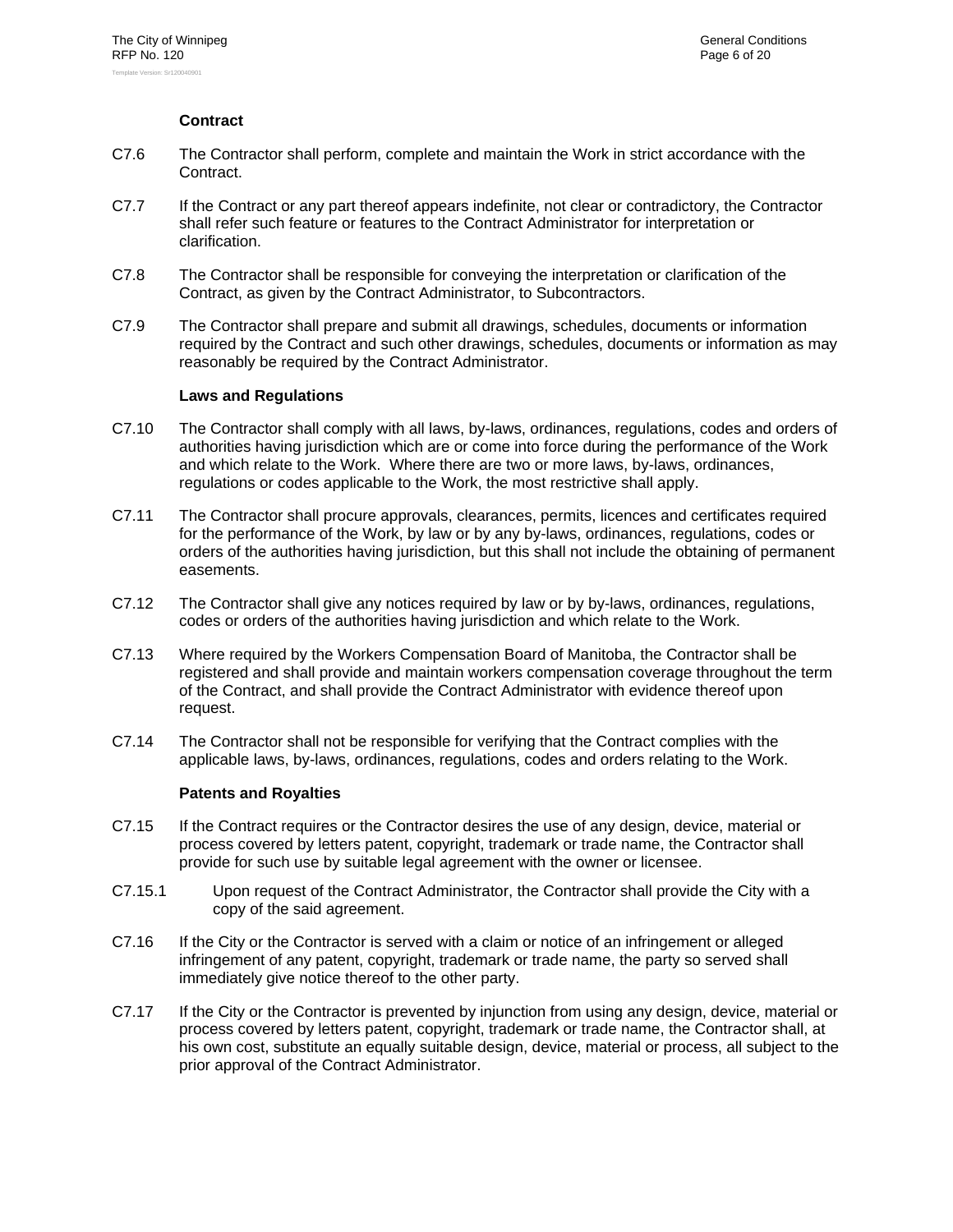## **Supervision**

- C7.18 The Contractor shall provide competent, suitably qualified personnel to perform the Work.
- C7.19 The Contractor shall obey, perform and comply with the Contract Administrator's orders, rules and procedures with respect to the Work or concerning the conduct thereof, promptly, efficiently and to the satisfaction of the Contract Administrator and he will assist other contractors, their employees and agents to do the same.
- C7.20 The Contractor shall employ and keep on the Work, at all times during the performance of the Work, a competent supervisor and assistants, if necessary, acceptable to the Contract Administrator. The supervisor shall represent the Contractor. The supervisor shall not be replaced without the prior consent of the Contract Administrator unless the supervisor proves to be unsatisfactory to the Contractor and ceases to be in his employ.
- C7.21 If the Contract Administrator orders a person to be removed from the Work, the Contractor shall comply forthwith. Any person so removed shall not be re-employed on the Work by the Contractor or by a Subcontractor.

## **Control**

- C7.22 The Contractor must arrange and carry on his Work so as not to conflict with work being carried on or to be carried on for the City by other contractors or by the City's employees. If the Contractor finds it difficult to work in harmony with such parties, he shall notify the Contract Administrator promptly.
- C7.23 The Contractor shall do whatever is necessary to ensure that no person, property, right, easement or privilege is injured, damaged or infringed by reason of the Contractor's activities in performing the Work.
- C7.24 The Contractor shall perform the Work so as to progress continuously with the Work or any part thereof and in such a manner as to ensure the proper completion of the Work or any part thereof, within the time stipulated.

## **Subcontractors**

- C7.25 The Contractor agrees that the list of names of Subcontractors included in his Proposal Submission, or in other information required to be submitted pursuant to the Qualification clause in the Bidding Procedures, is the list of Subcontractors proposed to be used to carry out those parts of the Work noted thereon, and he shall not employ any to whom the Contract Administrator may reasonably object. The Contractor shall not make any change to the list of Subcontractors without the prior approval of the Contract Administrator.
- C7.26 The Contractor, with respect to Work to be performed under subcontract, shall:
	- (a) enter into contracts or written agreements with his Subcontractors to require them to perform their work in complete conformance with and subject to the terms and conditions of the Contract; and
	- (b) be as fully responsible to the City for acts and omissions of his Subcontractors and of persons directly or indirectly employed by them as for acts and omissions of persons directly employed by him.
- C7.27 The Contractor shall incorporate the terms and conditions of the Contract into all subcontract agreements he enters into with his Subcontractors.
- C7.28 The Contractor shall make prompt payment to his Subcontractors, his employees or on account of the purchase or rental of Plant or Material.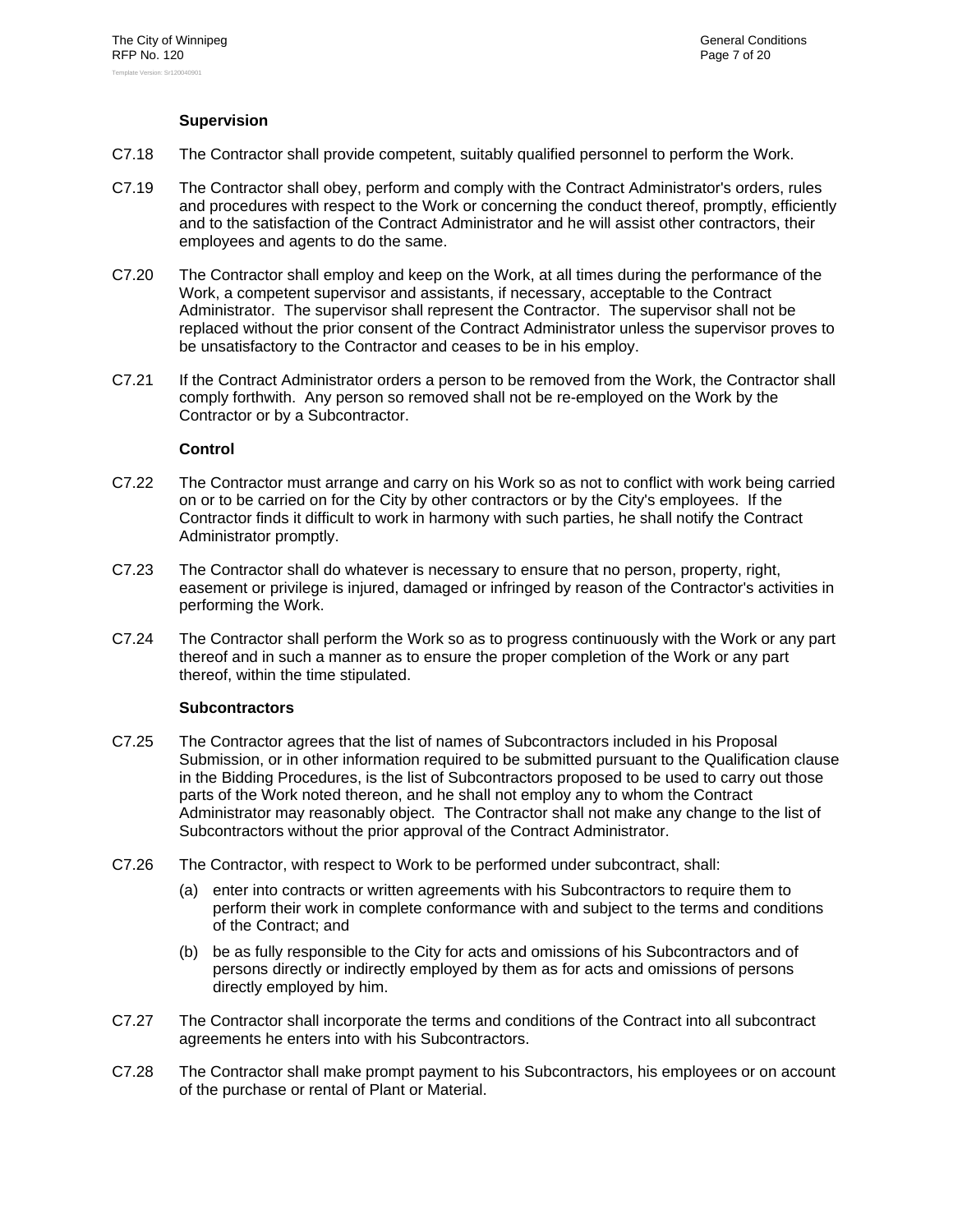C7.29 The Contractor shall promptly secure a discharge of a lien or trust claim served upon the City pursuant to The Builders' Liens Act (Manitoba).

### **C8. CHANGES IN WORK**

#### **General**

- C8.1 The City shall have the right to order a Change in Work at any time after award of the Contract.
- C8.2 If, at any time after award of the Contract, the Contractor is of the opinion that a Change in Work is necessary to accomplish the result intended by the Contract or if the Contractor considers it desirable that a Change in Work be approved, he shall promptly provide notice thereof to the Contract Administrator, including:
	- (a) the reason for the proposed Change in Work;
	- (b) a detailed description of the proposed Change in Work;
	- (c) the Contractor's proposed method(s) to determine the adjustment, if any, in Contract Price pursuant to C8.4.
- C8.2.1 Without limiting the generality of C8.2, if the Contractor observes that the Contract is at variance with any laws, ordinances, rules, regulations or codes of authorities having jurisdiction, or if changes are made to any laws, ordinances, rules, regulations and codes subsequent to the Submission Deadline which require modifications to the Contract, the Contractor shall immediately notify the Contract Administrator.
- C8.3 The Contract Administrator shall determine whether a Change in Work is necessary or desirable and whether a corresponding adjustment to the Contract Price is required.
- C8.3.1 If the Contract Administrator determines that no Change in Work is necessary or desirable, he will issue a notice stating his determination.
- C8.3.2 If the Contract Administrator determines that a Change in Work is necessary or desirable but no corresponding adjustment to the Contract Price is required, he will issue a notice approving the Change in Work and stating his determination.
- C8.3.3 If the Contract Administrator determines that a Change in Work is necessary or desirable, which requires a corresponding adjustment to the Contract Price, and he is able to determine such adjustment based on the available information, he shall issue a notice approving the Change in Work and stating his determination regarding the method(s) to be used to determine the adjustment in Contract Price pursuant to C8.4.
- C8.3.4 If the Contract Administrator determines that a Change in Work is necessary or desirable, which requires a corresponding adjustment to the Contract Price, and he requires further information to determine such adjustment, he shall issue a notice stating his determination and requiring the Contractor to submit the Contractor's proposed method(s) to determine the adjustment in Contract Price pursuant to C8.4, and upon receipt and evaluation of such information, he shall issue a notice in accordance with C8.3.3.

## **Valuation of a Change in Work**

- C8.4 The adjustment in Contract Price resulting from a Change in Work shall be determined by one or more of the following methods:
	- (a) by estimate in a lump sum;
	- (b) by the unit prices and methods of measurement set out in the Contract or subsequently agreed upon;
	- (c) by the actual cost of the Change in Work to the Contractor plus a fixed fee;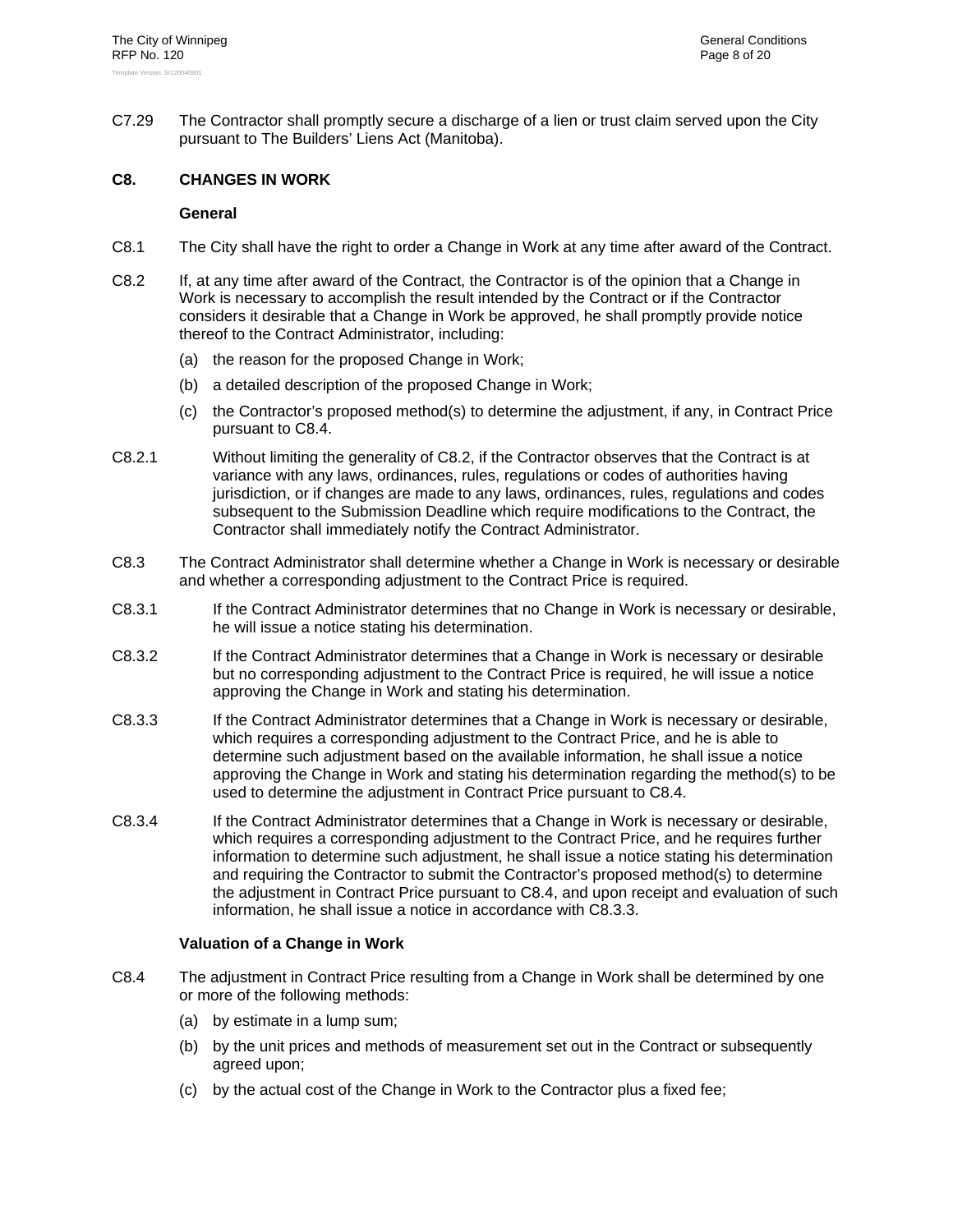- (d) by the actual cost of the Change in Work to the Contractor plus fifteen percent (15%) on any portion of the Change in Work undertaken by the Contractor's own forces or plus ten percent (10%) on any portion of the Change in Work undertaken by a Subcontractor.
- C8.4.1 For the purposes of C8.4 (c) or (d), "actual cost" on any portion of the Change in Work undertaken by the Contractor's own forces shall mean the direct cost of labour plus an allowance for direct supervision and payroll burden (including Employment Insurance, Canada Pension, Payroll Tax, Workers Compensation assessments and vacation pay), purchase or rental of Plant and Material and any other payments made by the Contractor with the prior approval of the Contract Administrator that are necessary for the performance of the Change in Work.
- C8.4.2 For the purposes of C8.4 (c) or (d), "actual cost" on any portion of the Change in Work undertaken by a Subcontractor shall mean the amount invoiced by the Subcontractor and paid by the Contractor, net of any discounts and excluding any late payment interest or penalties.
- C8.5 If a Change in Work results in a reduction in the Contract Price, no claim may be made for damages on the ground of loss of anticipated profit on Work so diminished or on any other ground provided that the aggregate reduction in the Contract Price does not exceed twenty percent (20%) of the price agreed upon for the Work as of the date of the award of the Contract.
- C8.5.1 Reductions in the Contract Price as a result of:
	- (a) Changes in Work requested by the Contractor;
	- (b) a deduction, pursuant to C10.7(d), for defective or deficient Work;
	- (c) a decrease, pursuant to C11.4, due to a change in tax; or
	- (d) the City's application of a remedy for an event of default;

shall not be considered in calculating the aggregate reduction in the Contract Price for the purposes of C8.5.

- C8.6 If a Change in Work diminishes the Work, or any part thereof, resulting in:
	- (a) extra cost to the Contractor, directly attributable to the diminution, for which he would not be entitled to payment on a unit price basis (e.g., loss of volume discounts); or
	- (b) loss to the Contractor in respect of Material required by the City to be purchased by him for the Work but not used thereon as a direct result of the diminution (e.g., restocking charges);

the Contractor shall be compensated therefor by the City in the sum or sums determined by the Contract Administrator.

- C8.7 If the method of valuation or measurement or the adjustment to the Contract Price cannot be promptly agreed upon and the Contract Administrator requires the Change in Work to proceed, then the Contract Administrator will determine the method of valuation and measurement and the adjustment to the Contract Price. The Contract Administrator shall issue a notice approving the Change in Work and setting out the method of valuation, measurement, and any approved adjustments to the Contract Price.
- C8.8 If the Contractor disputes a determination made by the Contract Administrator, the Contractor shall act in accordance with the Contract Administrator's determination. The Contractor may concurrently appeal the determination of the Contract Administrator to the Chief Administrative Officer as provided for in C19.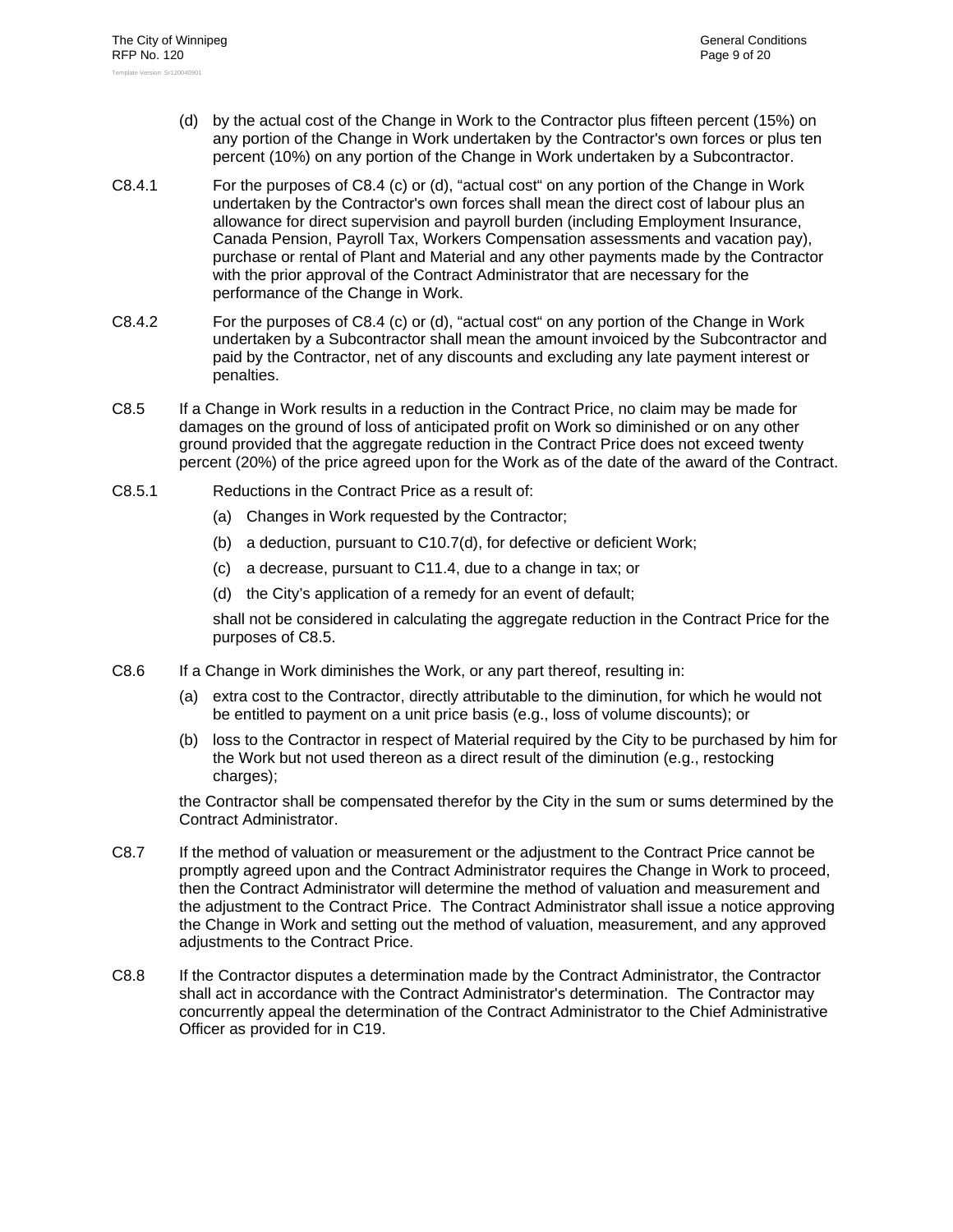## **Cost Records**

- C8.9 If a valuation is required pursuant to C8.4 or C8.6, the Contractor shall provide the Contract Administrator with:
	- (a) detailed and accurate statements showing:
		- description, cost (including expenses for operation and maintenance) and time for Plant used by the Contractor;
		- (ii) description, cost and quantity for Material used by the Contractor;
		- (iii) name, rate of pay and hours of work for each of the persons employed by the Contractor; and
	- (b) access to any cost records (including payroll records, time books and invoices) or other data necessary to verify the accuracy of such statements.

#### **C9. RISK AND RESPONSIBILITY**

- C9.1 The Work shall remain at the risk and the responsibility of the Contractor from the commencement of the Work until the date of Substantial Performance.
- C9.2 That portion of the Work not completed as of the date of Substantial Performance shall remain at the risk and responsibility of the Contractor until the date of Total Performance.
- C9.3 The Contractor shall, at his own cost, be required to maintain the Work, make good all damage thereto and imperfections therein and to deliver the completed Work to the City in accordance with the provisions of the Contract.

### **C10. INSPECTION**

- C10.1 The Contractor shall provide the Contract Administrator access at the premises of the Contractor or any Subcontractor, to observe and inspect the Work and its progress.
- C10.2 The Contractor shall provide the Contract Administrator any samples required to inspect the Work.
- C10.3 The Contractor shall provide the Contract Administrator any and all assistance which he may require to observe and inspect the Work.
- C10.4 Before beginning or resuming operations upon any portion of the Work, the Contractor shall notify the Contract Administrator so as to enable him to arrange for inspection. If the Contractor fails to notify the Contract Administrator, the Contractor shall, if and when required by the Contract Administrator, forthwith take down or expose and rebuild that portion of the Work required to facilitate inspection. The cost of such taking down or exposure, and rebuilding, if any, shall be borne by the Contractor.
- C10.5 If and when required by the Contract Administrator, the Contractor shall take down or expose forthwith any portion of the Work where the Contract Administrator determines that the Work is not in accordance with the Contract. The cost of such taking down or exposure, and rebuilding, if any, shall fall upon the City if the taking down or exposure indicates that the portion exposed is properly constructed and of satisfactory Material, but if otherwise the cost shall be borne by the Contractor.
- C10.6 The inspection herein provided for shall in no way relieve the Contractor of full responsibility for the quality, proper operation and performance of the Work.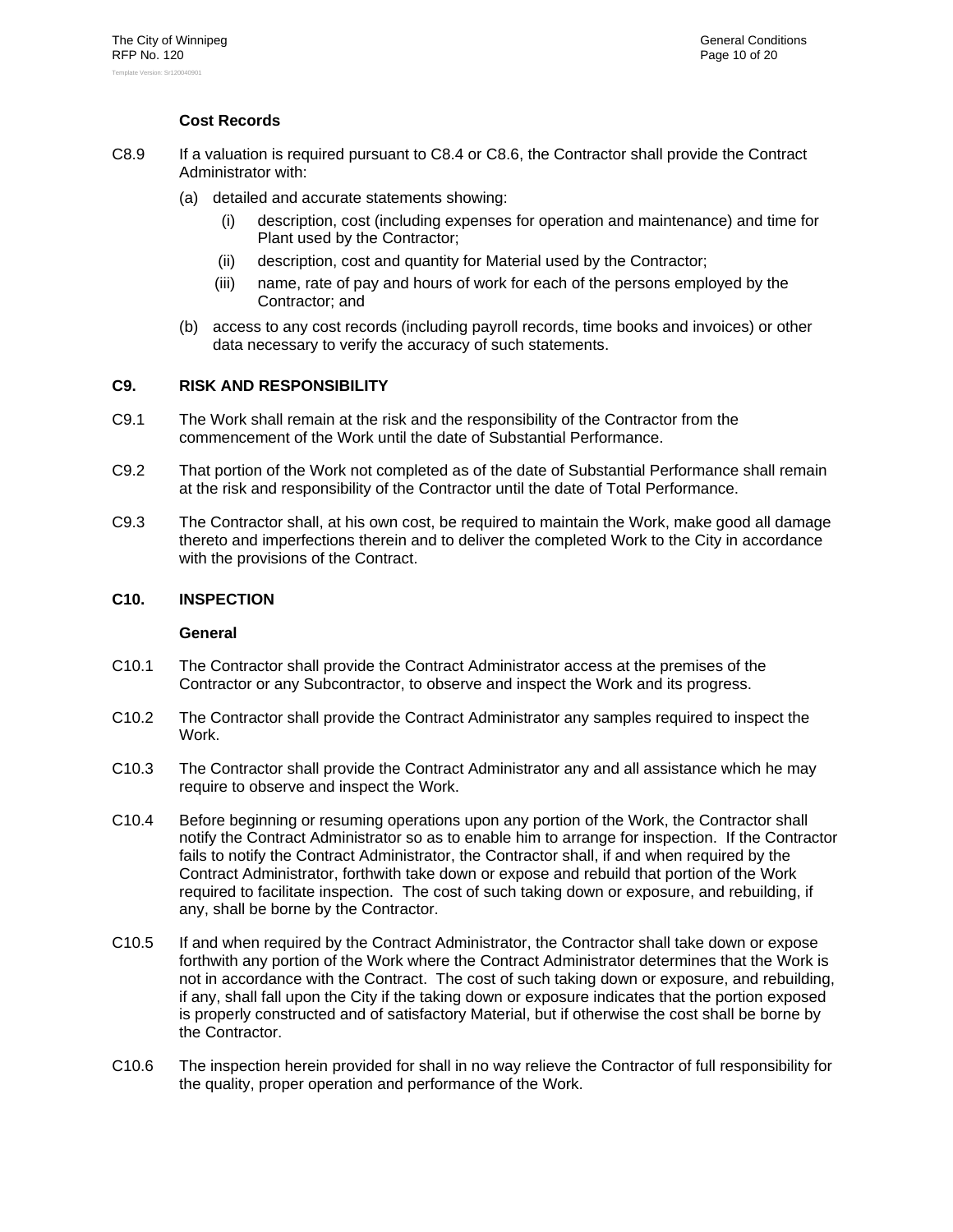## **Defective Work**

- C10.7 If the Contract Administrator determines that the Work, or any part thereof, is defective or deficient, the City shall have the right to do any one or more of the following in addition to anything permitted elsewhere in the Contract or by law:
	- (a) if the Contract Administrator determines that any Plant is defective, deficient or otherwise unfit for the purpose intended, the Contract Administrator may order the Contractor to remove such Plant from the Site and promptly replace it with Plant which meets the requirements of the Contract and is fit for the purpose intended;
	- (b) if the Contract Administrator determines that any Material which is not yet incorporated into the Work is defective, deficient or otherwise unfit for the purpose intended, the Contract Administrator may order the Contractor to remove such Material from the Site and promptly replace it with Material which meets the requirements of the Contract and is fit for the purpose intended;
	- (c) if the Contract Administrator determines that the Work or any portion thereof, is defective, deficient or otherwise unfit for the purpose intended, the Contract Administrator may order the Contractor to repair, reconstruct, replace or otherwise remedy the defect or deficiency;
	- (d) if the Contract Administrator determines that it is not expedient to correct defective or deficient Work, the City may deduct from the Contract Price the difference between the value of the Work as done and that called for by the Contract, the amount of which shall be determined by the Contract Administrator.
- C10.8 The Contractor shall, without delay, carry out the orders of the Contract Administrator pursuant to C10.7. In addition, the Contractor shall be responsible for the cost of any additional inspections necessitated thereby.
- C10.9 The City shall be entitled, in its sole discretion, to use the Work or any portion thereof notwithstanding that it may be defective or deficient, and such use shall not constitute acceptance of any defects or deficiencies nor shall it relieve the Contractor of responsibility to complete the Work.

## **C11. MEASUREMENT AND PAYMENT**

- C11.1 Unless otherwise specified in the Supplemental Conditions, the City shall only be required to pay the Contractor for Material required for the Work upon the installation and total incorporation of same permanently in the Work.
- C11.2 The amounts to be paid by the City to the Contractor shall be the sums certified by the Contract Administrator in the interim and final progress estimates.
- C11.2.1 For unit price Contracts, such sums shall be determined by the Contract Administrator upon the basis of the unit prices for the various classes of the Work stated on Form B: Prices. The total amount to be paid to the Contractor for the Work will be the amount arrived at by measuring the amount of each class of the Work listed on Form B: Prices and performed in accordance with the Contract, and pricing the same, in accordance with the unit prices stated thereon.
- C11.2.2 For lump sum Contracts, such sums shall be determined by the Contract Administrator upon the basis of the lump sum price stated on Form B: Prices.
- C11.2.3 Prices stated on Form B: Prices shall be deemed to include:
	- (a) duty;
	- (b) freight and cartage;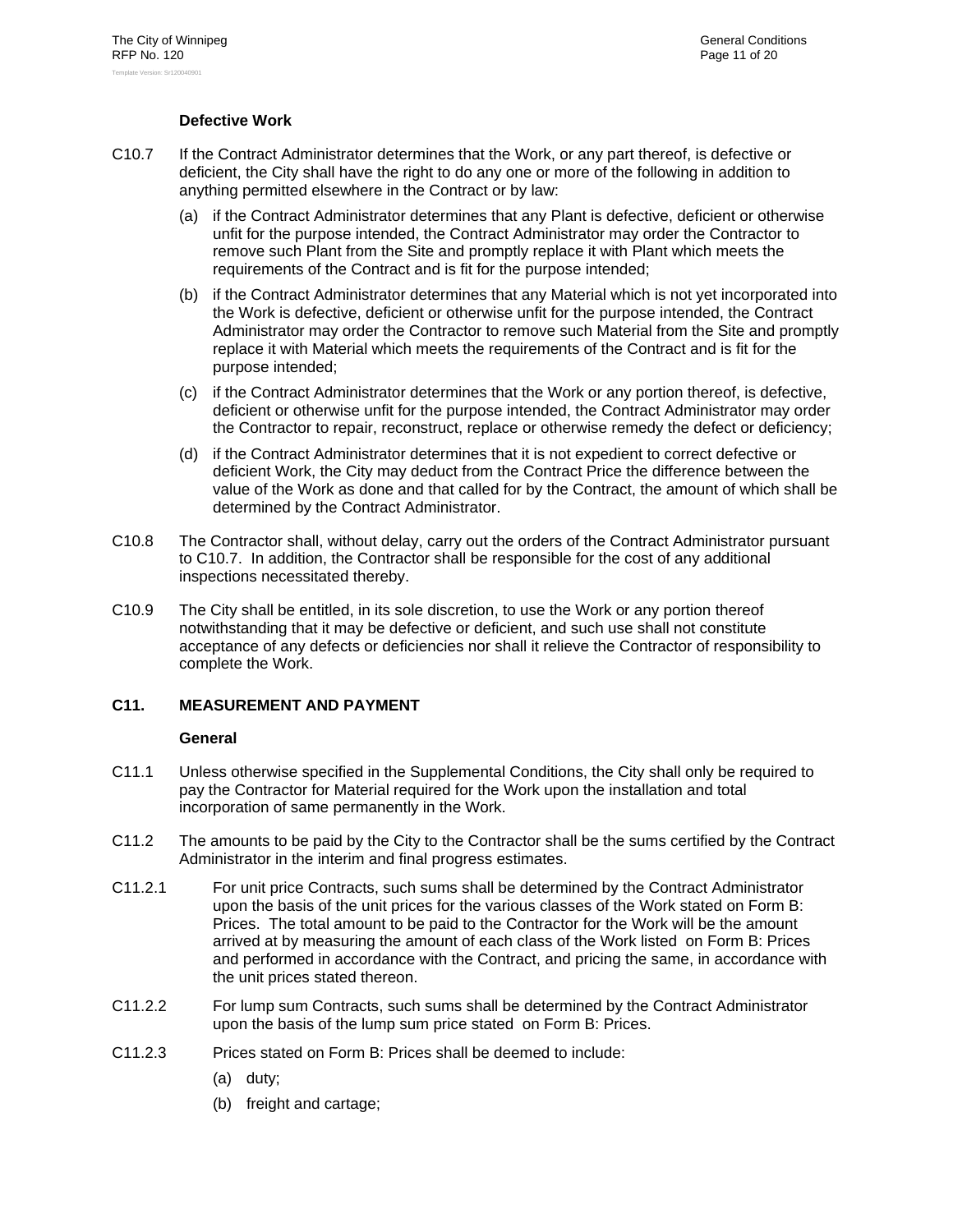- (c) Provincial and Federal taxes [except the Goods and Services Tax (GST), which shall be extra where applicable] and all charges governmental or otherwise paid;
- (d) profit and all compensation which shall be due to the Contractor for the Work and all risks and contingencies connected therewith.

#### **Increased or Decreased Costs**

- C11.3 The Contract Price shall not be increased or decreased by reason of any increase or decrease in the cost of the Work to the Contractor except as provided for herein.
- C11.4 The Contract Price shall be adjusted if any change in a tax imposed under the Excise Act, the Excise Tax Act, the Customs Act, the Customs Tariff, The Mining Tax Act (Manitoba), or The Retail Sales Tax Act (Manitoba):
	- (a) occurs after the Submission Deadline;
	- (b) applies to Material; and
	- (c) affects the cost of that Material to the Contractor.
- C11.5 If a change referred to in C11.4 occurs, the Contract Price shall be increased or decreased by an amount equal to the amount that is established, by an examination of the relevant records of the Contractor, to be the increase or decrease in the cost incurred that is directly attributable to that change.
- C11.6 For the purpose of C11.4, where a tax is changed after the Submission Deadline but public notice of the change has been given by either the Federal or Provincial Minister of Finance before that date, the change shall be deemed to have occurred before the Submission Deadline and the Contractor shall not be entitled to an increase in the Contract Price.

#### **Measurement and Payment**

- C11.7 By the fourteenth (14) Calendar Day after the end of each month, or as soon thereafter as possible, the Contract Administrator shall, subject to having received all necessary information from the Contractor by the seventh (7) Calendar Day after the end of that month, prepare a progress estimate setting out the quantity and value of the Work performed during the preceding month.
- C11.8 The Contractor shall sign each progress estimate signifying that he agrees with the Contract Administrator's estimate of the quantity and value of the Work completed.
- C11.9 Approval by the City of payment on account of a progress estimate will make the amount of the progress estimate valid for payment.
- C11.10 Any payment made by the City to the Contractor on account of a progress estimate shall be less any holdback required to be made by The Builders' Liens Act, and such holdbacks or other amounts which the City is entitled to withhold pursuant to the Contract.

#### **Final Payment**

- C11.11 Approval by the City of payment on account of the final progress estimate shall be subject to the following conditions:
	- (a) issuance by the Contact Administrator of a certificate of Total Performance;
	- (b) receipt by the City of a certificate from the Workers Compensation Board stating that full payment has been made to the Board with respect to all assessments owing.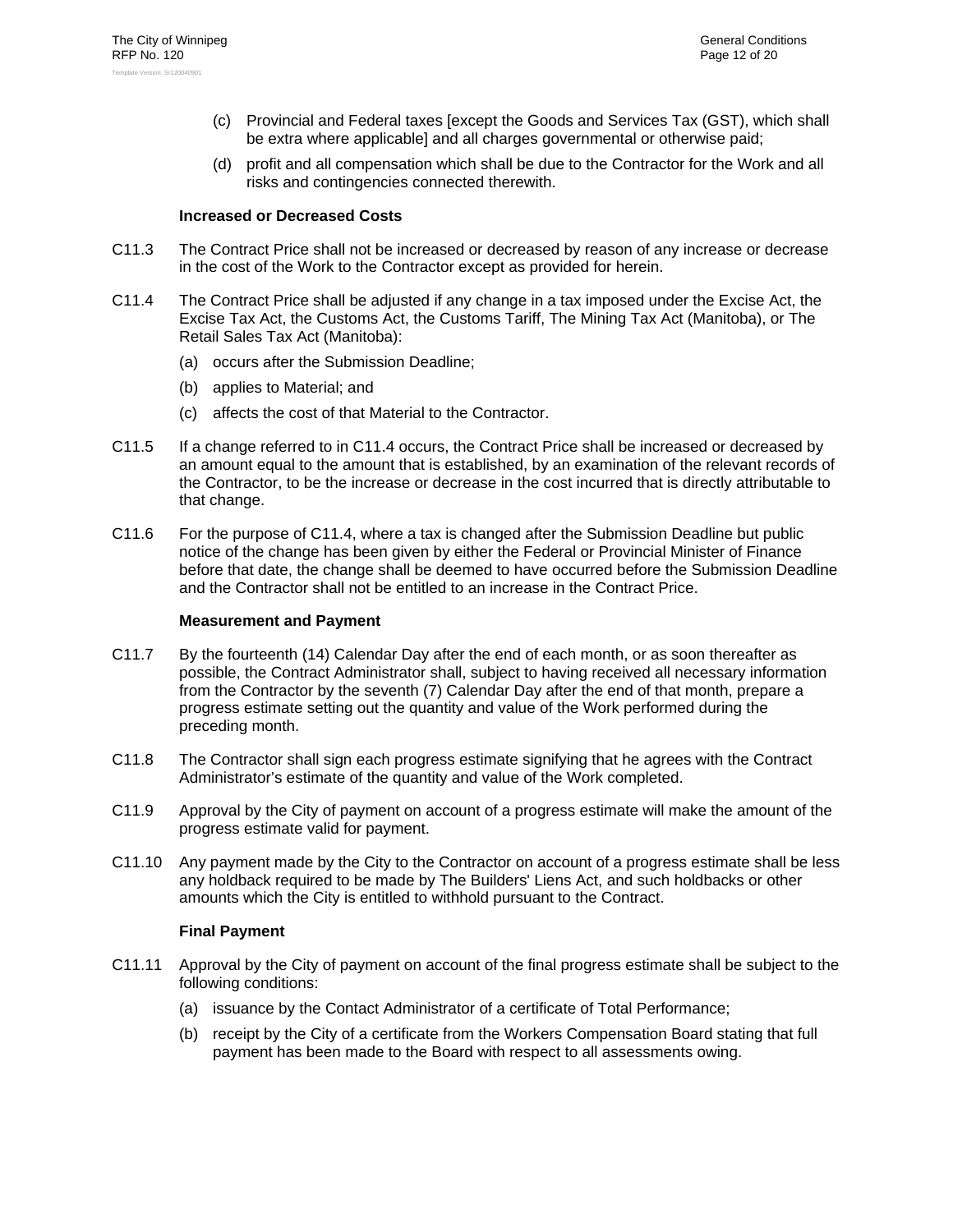- C11.12 Payment on account of the final progress estimate, including the holdback made by the City in compliance with The Builders' Liens Act, shall be paid to the Contractor when the time for filing liens or trust claims has elapsed, unless the City is in receipt of a lien or trust claim.
- C11.13 Neither the issuance of a certificate of Total Performance nor the payment of the final progress estimate shall relieve the Contractor from his responsibilities either under C12 or as a result of any breach of the Contract by the Contractor including, but not limited to, defective or deficient Work appearing after Total Performance, nor shall it conclude or prejudice any of the powers of the Contract Administrator or the Chief Administrative Officer hereunder.
- C11.14 Subject to C11.15, acceptance by the Contractor of payment on account of the final progress estimate shall constitute a waiver and release by him of all claims against the City whether for payment for Work done, damages or otherwise arising out of the Contract.
- C11.15 If the Contractor disputes a determination made by the Contract Administrator with respect to an interim or final progress estimate, the Contractor shall be paid in accordance with the Contract Administrator's determination. The Contractor may concurrently appeal the determination of the Contract Administrator to the Chief Administrative Officer as provided for in C19.

### **C12. WARRANTY**

#### **General**

C12.1 The Contractor warrants that the Work will be free of any and all defects or deficiencies during the warranty period.

### **Warranty Period**

- C12.2 Unless specifically stated otherwise in the Supplemental Conditions, the warranty period shall begin on the date of Total Performance and shall expire one (1) year thereafter unless extended pursuant to C12.2.1 or C12.2.2, in which case it shall expire when provided for under these sections.
- C12.2.1 If a defect or deficiency prevents the full and normal use or operation of the Work or any portion thereof, for purposes of calculating the warranty period, time shall be deemed to cease to elapse for the defective or deficient portion, and for any portion of the Work whose use or operation is prevented by such defect or deficiency, as of the date on which the defect or deficiency is observed or the use or operation is prevented and shall begin to run again when the defect or deficiency has been corrected or the Work may be used or operated to the satisfaction of the Contract Administrator.
- C12.2.2 If all outstanding defects or deficiencies have not been corrected to the satisfaction of the Contract Administrator by at least two (2) weeks prior to the date on which the warranty would expire except for this C12.2.2, then the Contract Administrator may require the Contractor to extend the warranty period for a further period of one (1) year for those defects or deficiencies in the Work identified by the Contract Administrator as still outstanding and uncorrected or for any portion of the Work whose use or operation is prevented by such defects or deficiencies.
- C12.3 Notwithstanding C12.2, if any law of Manitoba or of the jurisdiction in which the Work was manufactured requires, or if the manufacturer provides, a longer warranty period or a warranty which is more extensive in its nature, then the provisions of such law or manufacturer's warranty shall apply.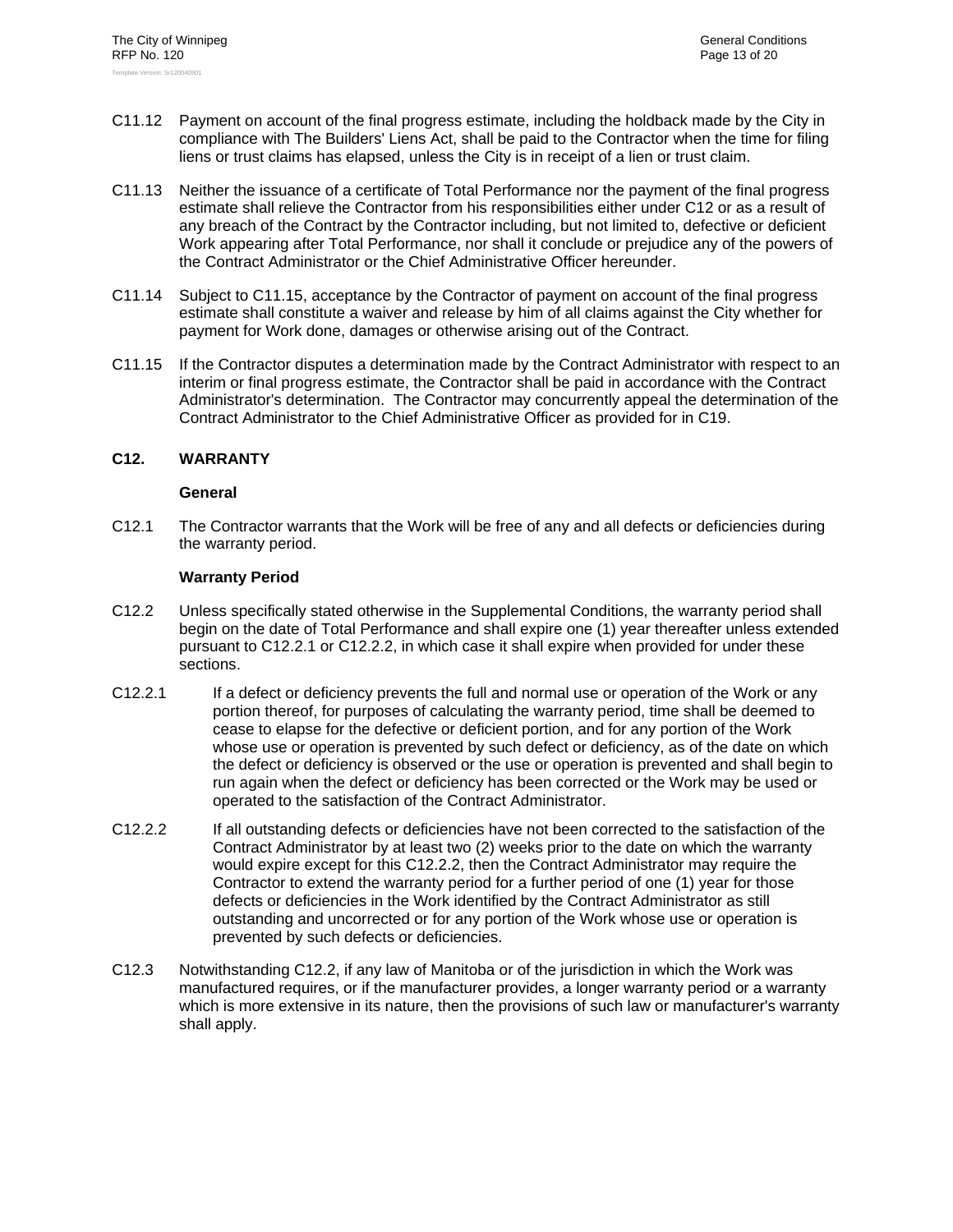## **Warranty Inspection**

- C12.4 Within a reasonable time before the warranty expires, the Contract Administrator shall request that the Contractor arrange, attend at and assist the Contract Administrator in carrying out an inspection of the Work.
- C12.5 Where the warranty period has been extended pursuant to C12.2.2, a second inspection shall be carried out in accordance with C12.4 before the warranty period, as extended, expires.

## **Warranty Work**

- C12.6 The Contract Administrator shall notify the Contractor of observed defects or deficiencies and damage, if any, arising or resulting from such defects or deficiencies, within the warranty period.
- C12.7 The Contractor shall correct, to the satisfaction of the Contract Administrator, all defects, deficiencies and damage identified by the Contract Administrator in the manner and within the time period(s) specified in the notice.
- C12.8 If the Contractor disagrees with the Contract Administrator's determination under C12.6, he shall nonetheless comply with C12.7. The Contractor may concurrently appeal the determination of the Contract Administrator as provided for in C19.

### **Acceptance of the Work**

- C12.9 The Contract Administrator shall certify acceptance of the Work upon:
	- (a) the satisfactory performance of the Work during the warranty period;
	- (b) the Contractor having fully complied with C12.7; and
	- (c) the successful conclusion of any tests required under the Contract.
- C12.10 Only certification of acceptance of the Work shall constitute:
	- (a) acceptance of the Work; or
	- (b) acceptance that the Work or any part thereof has been duly performed; or
	- (c) acceptance of the accuracy of any claim of the Contractor.
- C12.11 Certification of acceptance of the Work shall not, however, relieve the Contractor from his responsibilities for any breach of the Contract including, but not limited to, defective or deficient Work appearing after the date of such certification.

#### **C13. GOVERNING LAW**

C13.1 The Contract has been entered into in the Province of Manitoba and shall be governed by and construed and enforced in accordance with the laws of the Province of Manitoba and of Canada as applicable therein. The parties irrevocably attorn to the jurisdiction of the courts of the Province of Manitoba with respect to any matters arising out of this Contract.

## **C14. ASSIGNMENT**

- C14.1 The Contractor shall not assign the Contract or any payments thereunder without the prior approval of the City.
- C14.2 The Contract shall inure to the benefit of and be binding on the respective heirs, executors, administrators, and successors and permitted assigns of the City and the Contractor.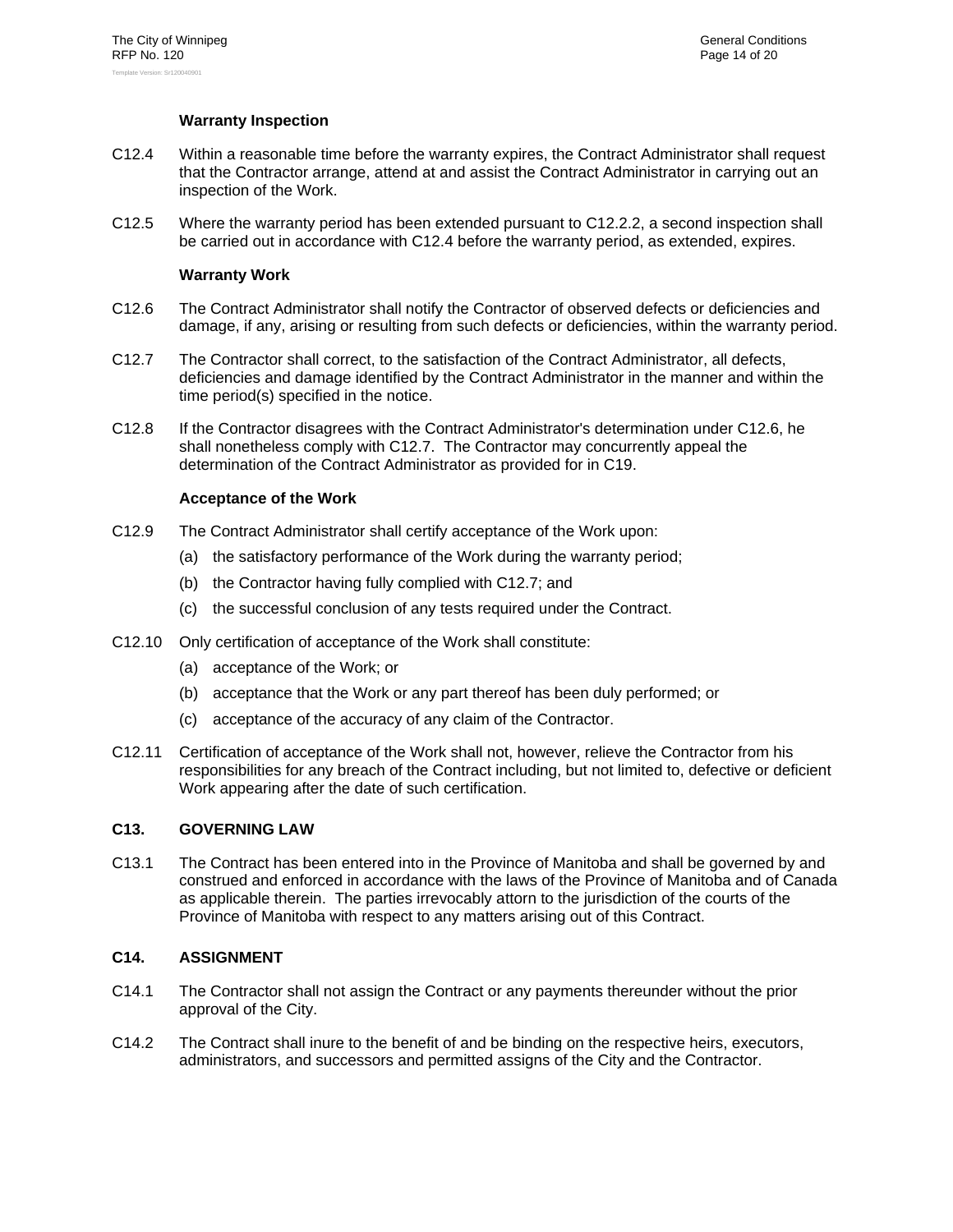## **C15. FORCE MAJEURE**

- C15.1 Either Party shall not be liable to the other Party for any loss, damage or other claim whatsoever, including direct or indirect losses, loss of profits, or compensation for any inconvenience, nuisance or discomfort, arising out of a force majeure as defined below, or if either Party is prevented from having access to and/or from the site arising out of a force majeure as defined below, provided that the Party claiming a force majeure hereunder shall promptly notify the other specifying the cause and probable duration of the delay.
- C15.2 "Force majeure" means any circumstances beyond the reasonable control of the affected Party and not caused by its default or act of commission or omission and not avoidable by the exercise of reasonable effort or foresight by such Party. Without restricting the generality of the foregoing, force majeure shall include any one or more of the following: any act of God; embargo, confiscation, acts or restraints of governments or public authorities; wars, sabotage, act of public enemy or riot; strikes, slow-downs, lockouts or other labour or employee interruptions or disturbances, whether involving employees of that Party or of any other person over which that Party has no reasonable control; explosion, fire, radioactive contamination, flood or natural disaster. Lack of finances shall in no event be deemed to be a cause beyond a Party's reasonable control.
- C15.3 The performance of any obligation suspended or delayed due to force majeure shall resume as soon as reasonably possible after the force majeure ends and any work schedule shall be adjusted by a period of time equal to the time lost due to such delays.
- C15.4 No extension for delay by the Contractor shall be approved unless a notice of the claim is received by the Contract Administrator from the Contractor within seven (7) Calendar Days of the date on which the cause of delay arose.
- C15.5 Any notice or claim for extension must state the cause of delay and the length of extension requested.
- C15.6 In the case of a continuing cause of delay, only one claim for an extension shall be necessary.

#### **C16. INDEMNITY**

- C16.1 The Contractor shall save harmless and indemnify the City against all costs, damages or expenses arising from actions, claims, demands and proceedings, by whomsoever brought, made or taken as a result of acts or omissions of the Contractor, his Subcontractors, employees or agents in the performance or purported performance of the Work, and more particularly from:
	- (a) accidental injury to or death of any person whether retained by or in the employ of the Contractor or not, arising directly or indirectly by reason of the performance of the Work, or by reason of any trespass on or damage to property;
	- (b) damage to any property owned in whole or in part by the City, or which the City by duty or custom is obliged, directly or indirectly, in any way or to any degree, to construct, repair or maintain;
	- (c) damage to, or trespass or encroachment upon, property owned by persons other than the City;
	- (d) failure to promptly secure a discharge of a lien or trust claim served upon the City pursuant to The Builders' Liens Act;
	- (e) failure to pay a workers compensation assessment, or federal or provincial taxes;
	- (f) unauthorized use of any design, device, material or process covered by letters patent, copyright, trademark or trade name in connection with the Work;
	- (g) inaccuracies in any information provided to the City by the Contractor.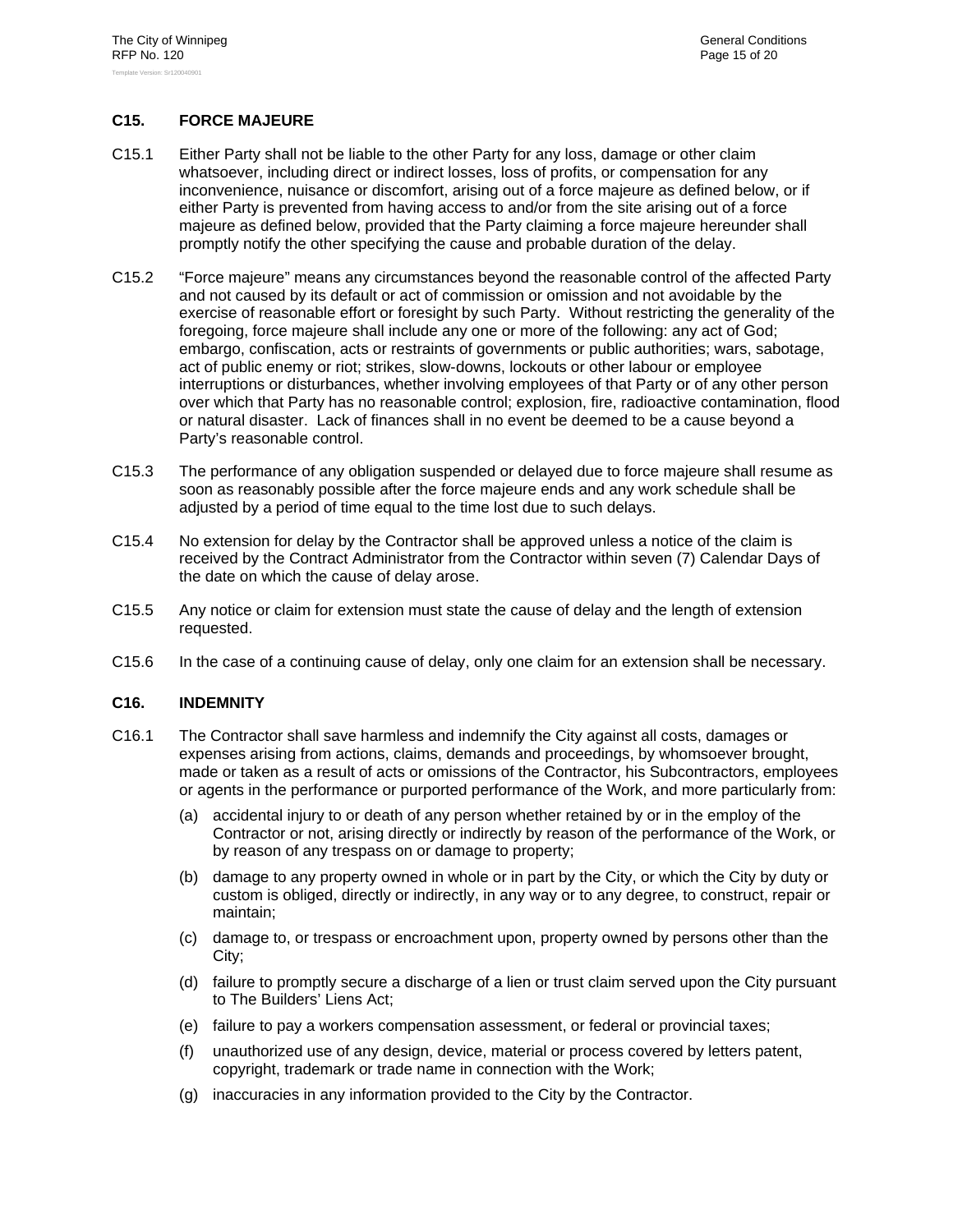- C16.2 The City has the right, acting reasonably and upon notice to the Contractor, to settle any such action, proceeding, claim or demand and charge the Contractor with the amount so paid or to be paid in effecting a settlement.
- C16.3 The Contractor shall pay to the City the value of all legal fees and disbursements required to settle any such claim or to defend the City against any such claim, action, proceeding, claim or demand notwithstanding that the settlement or defence of the said action, proceeding, claim or demand was undertaken on behalf of the City by a salaried employee of the City.
- C16.4 If the Contractor fails to make any payment required to be made to the City pursuant to C16.2 and C16.3, the City shall be entitled to deduct the amount of such payment from any payment required to be made by the City to the Contractor under the Contract or take whatever other remedies against the Contractor that the City may have at law.

### **C17. EVENTS OF DEFAULT**

- C17.1 An event of default will be deemed to have occurred if the Contractor:
	- (a) abandons the Work; or
	- (b) is adjudged bankrupt or files for bankruptcy, becomes insolvent, makes a general assignment for the benefit of his creditors, or has a receiver or liquidator appointed in respect of his assets; or
	- (c) is not performing or has not been performing the Work, or any part thereof, in a sound and workmanlike manner and in all respects in strict conformity with the Contract; or
	- (d) is not progressing continuously with the Work or any part thereof, and in such a manner as to ensure the completion of the Work or any part thereof, in accordance with the work schedule; or
	- (e) fails to take down, rebuild, repair, alter or amend any defective or deficient Work, or to remove any defective or deficient Material; or
	- (f) fails to remedy defects or deficiencies during the warranty period in the manner and within the time periods specified by the Contract Administrator; or
	- (g) fails to make prompt payment to his Subcontractors, his employees or on account of the purchase or rental of Plant or Material; or
	- (h) fails to promptly secure a discharge of a lien or trust claim served upon the City pursuant to The Builders' Liens Act; or
	- (i) fails to comply with any laws, by-laws or statutory regulations; or
	- (j) fails to provide competent supervision at the Site; or
	- (k) fails to submit any schedules, documents or information required by the Contract; or
	- (l) refuses or neglects to comply with an order given by the Contract Administrator; or
	- (m) commits any other breach of the Contract.
- C17.2 Any provision of the Contract may be waived only by express waiver in writing by the Contract Administrator. No express waiver of any provision shall imply the waiver of any other provision nor shall it be held or deemed to be a waiver of any subsequent failure to observe or perform the same or any other provision of this Contract.

## **C18. CITY'S RIGHTS AND REMEDIES**

#### **General**

C18.1 If an event of default has occurred, the City may do any one or more of the following: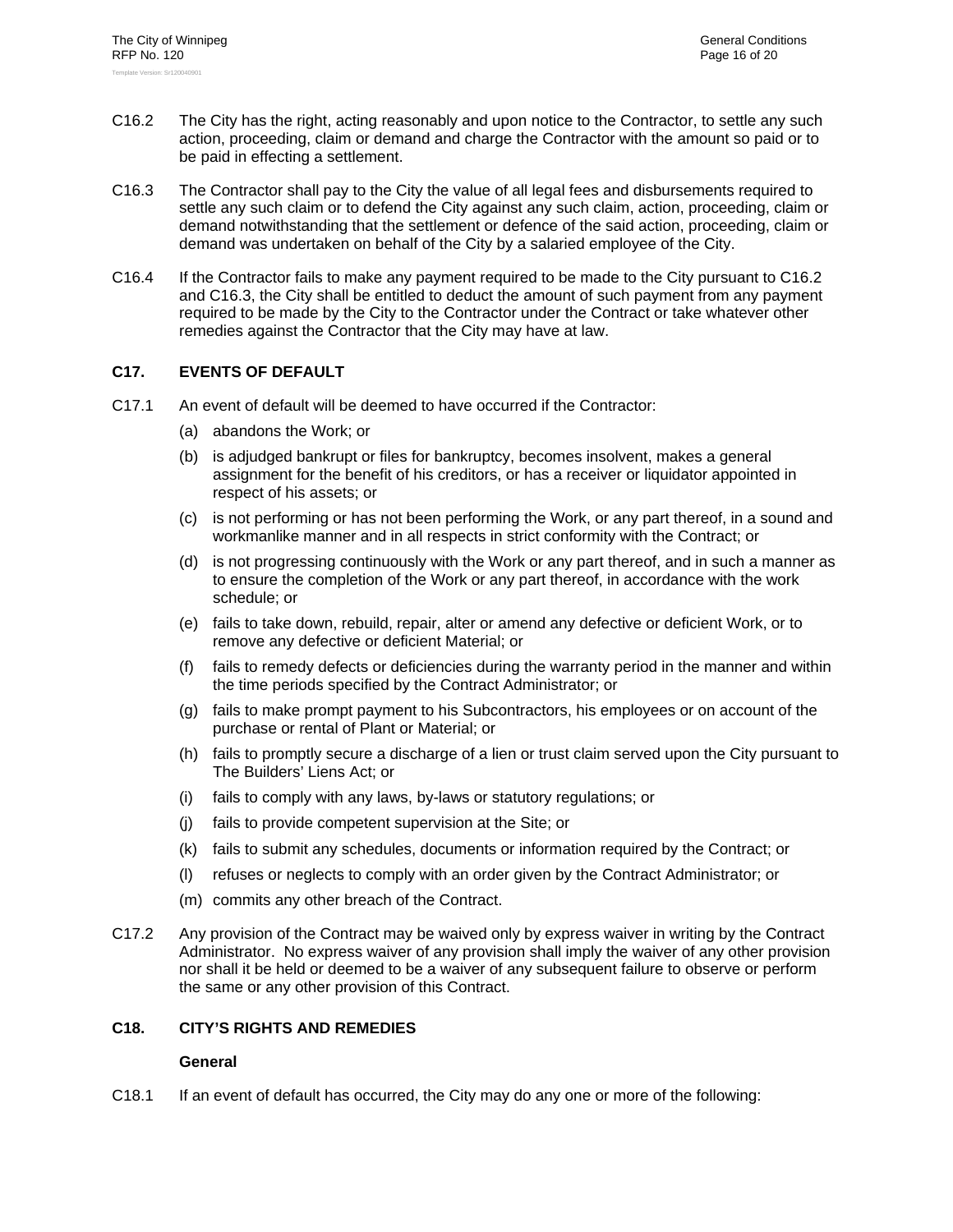- (a) withhold or retain the whole or part of any payment;
- (b) take the whole of the Work, or any part or parts thereof out of the hands of the Contractor;
- (c) demand payment for any amount owed to the City;

all as more particularly set forth in C18.3 to C18.15 below.

C18.2 The duties and obligations imposed upon the Contractor by the Contract and the rights and remedies available to the City hereunder shall be in addition to and not a limitation of any duties, obligations, rights and remedies otherwise imposed upon the Contractor or available to the City at law.

## **Withholding of Payment**

- C18.3 If an event of default has occurred, the Chief Administrative Officer may withhold or retain the whole or part of any payment to the Contractor in an amount determined by the Chief Administrative Officer.
- C18.4 The City may apply the amount withheld or retained to:
	- (a) pay any person to whom the Contractor is indebted in respect of Material, labour or services furnished for the Work;
	- (b) secure the discharge of a lien or trust claim served upon the City pursuant to The Builders' Liens Act;
	- (c) indemnify, compensate or reimburse the City for amounts paid or costs incurred by the City in connection with the event of default.
- C18.5 Payment of such amounts shall discharge the City's liability to the Contractor to the same extent as payment directly to him.
- C18.6 Upon remedy of the event of default, any amount remaining from the amount withheld will be released to the Contractor.

## **Taking the Work out of the Contractor's Control**

- C18.7 If an event of default has occurred, the City may, without process or action at law, upon giving the Contractor notice, take the whole of the Work, or any part or parts thereof out of the hands of the Contractor.
- C18.8 Upon such notice being given to the Contractor, he shall immediately discontinue the Work or any part or parts thereof specified in the said notice.
- C18.9 The taking of the Work or any part thereof out of the Contractor's control pursuant to C18.7 shall not relieve or discharge the Contractor from any obligation under the Contract or imposed upon him by law except the obligation to complete the performance of that part of the Work that was taken out of the Contractor's control.
- C18.10 The City shall have the right, subject to C19, to complete, by contract or with its own forces, the Work taken out of the Contractor's control, and the Contractor agrees that the City shall have the right to take possession of and use any of the Contractor's Plant and Material of every kind provided by the Contractor for the purpose of the Work, and to procure other Plant or Material for the completion thereof. The City shall not be required to obtain the lowest price to complete the Work taken out of the Contractor's control.
- C18.11 When the Contract Administrator certifies that any Plant, Material or any interest of the Contractor referred to in C18.10, is no longer required for the purposes of the Work, or that it is not in the best interest of the City to retain that Plant, Material or interest, it shall revert to the Contractor.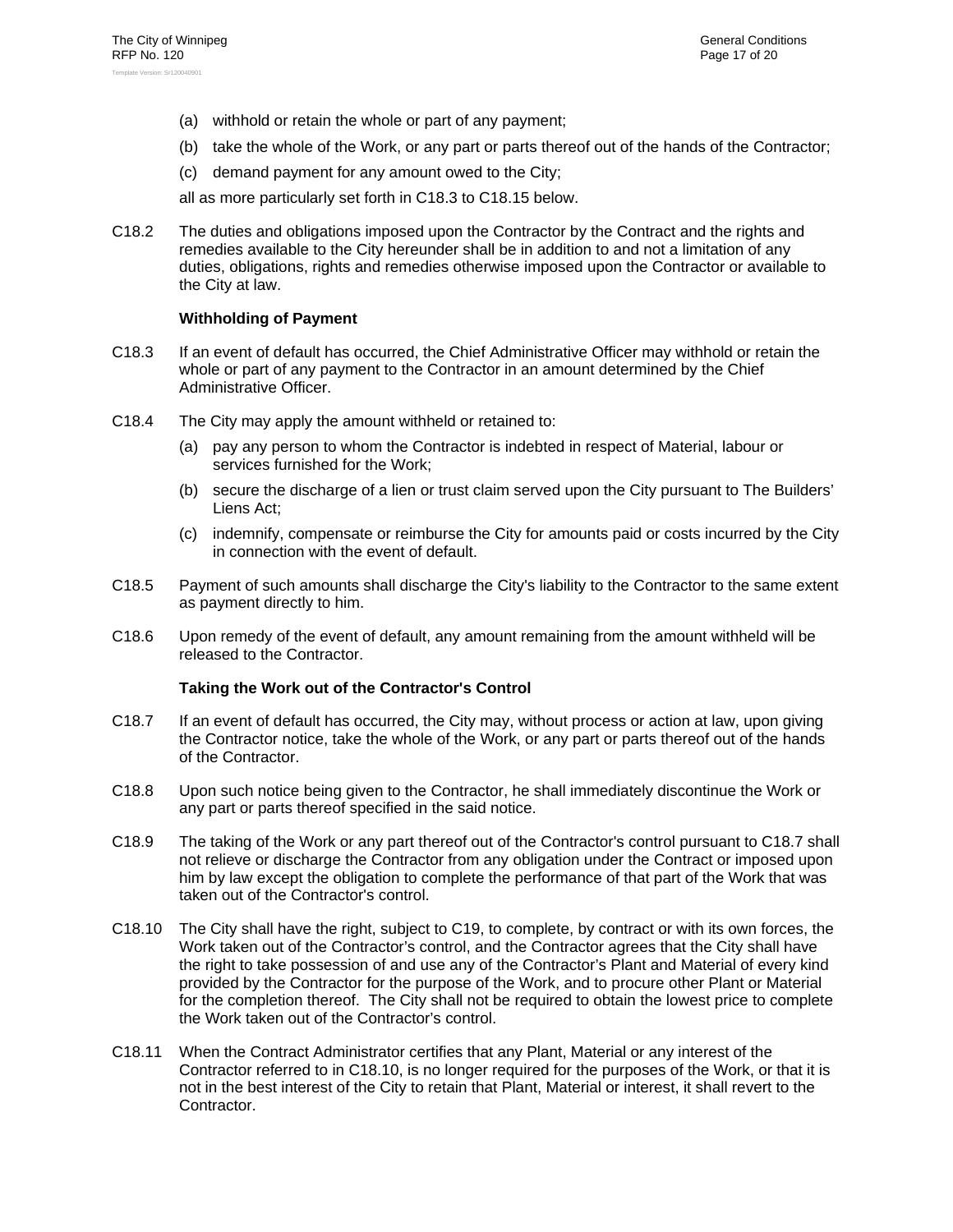- C18.12 If the cost to the City of completing the Work or portion thereof as aforesaid is less than the amount to which the Contractor would have been entitled under the Contract for so doing, the Contractor shall have no claims in respect thereof against the City. If the cost of the Work performed by the City is more than the amount to which the Contractor would have been entitled under the Contract for the same Work, the City shall have a claim against the Contractor for such excess costs.
- C18.13 When any portion of the Work is being carried on by the City, by contract or otherwise, the Contractor shall continue to perform the remainder of the Work in accordance with the Contract, and in such manner as in no way to hinder or interfere with the persons performing the portion of the Work being carried on by the City.

### **Demand for Payment**

- C18.14 If an event of default has occurred, the City may demand payment from the Contractor for amounts paid or costs incurred by the City in connection with the event of default.
- C18.15 The Contractor shall, within seven (7) Calendar Days of receipt of a notice from the City, pay the City the amount set out in the notice.

## **C19. SURETY'S OPTION TO ASSUME THE CONTRACT**

- C19.1 Where the City has given notice to the Contractor that the Work or part thereof has been taken out of the Contractor's control, the City shall promptly provide the Surety with a copy of such notice.
- C19.2 The Surety may, at its option, assume the Contract in respect of the Work specified in the notice and proceed to perform same.
- C19.3 Within fourteen (14) Calendar Days after the date on which the Surety is provided with a copy of the notice given to the Contractor, the Surety shall advise the City whether it intends to exercise such option. The said option shall expire if the Surety fails to so advise the City within the time specified.
- C19.4 If the Surety has exercised its option in accordance with the foregoing, it shall take the Contractor's place in all respects. The Surety shall be bound by all terms and conditions of the Contract and shall be paid in accordance with the terms of the Contract for all Work performed by it.
- C19.5 The Surety may, with the consent of the Chief Administrative Officer, subcontract the Work so taken over or any portion thereof.

#### **C20. CONTRACTOR'S RIGHT TO APPEAL**

- C20.1 If the Contractor disagrees with an instruction or order of the Contract Administrator he may, within seven (7) Calendar Days after receiving notice of the Contract Administrator's instruction or order, notify the Chief Administrative Officer of his contention with respect thereto and request a determination thereon from the Chief Administrative Officer.
- C20.2 If the Contractor disagrees with the Chief Administrative Officer's determination he may request that the dispute be referred to arbitration in accordance with C21, by providing notice to the Chief Administrative Officer within seven (7) Calendar Days after receiving notice of the Chief Administrative Officer's determination.
- C20.3 If the Contractor neglects or fails to observe fully and faithfully the above conditions, he shall be deemed to have accepted the Contract Administrator's or the Chief Administrative Officer's determination and to have waived any said claim, at law or otherwise.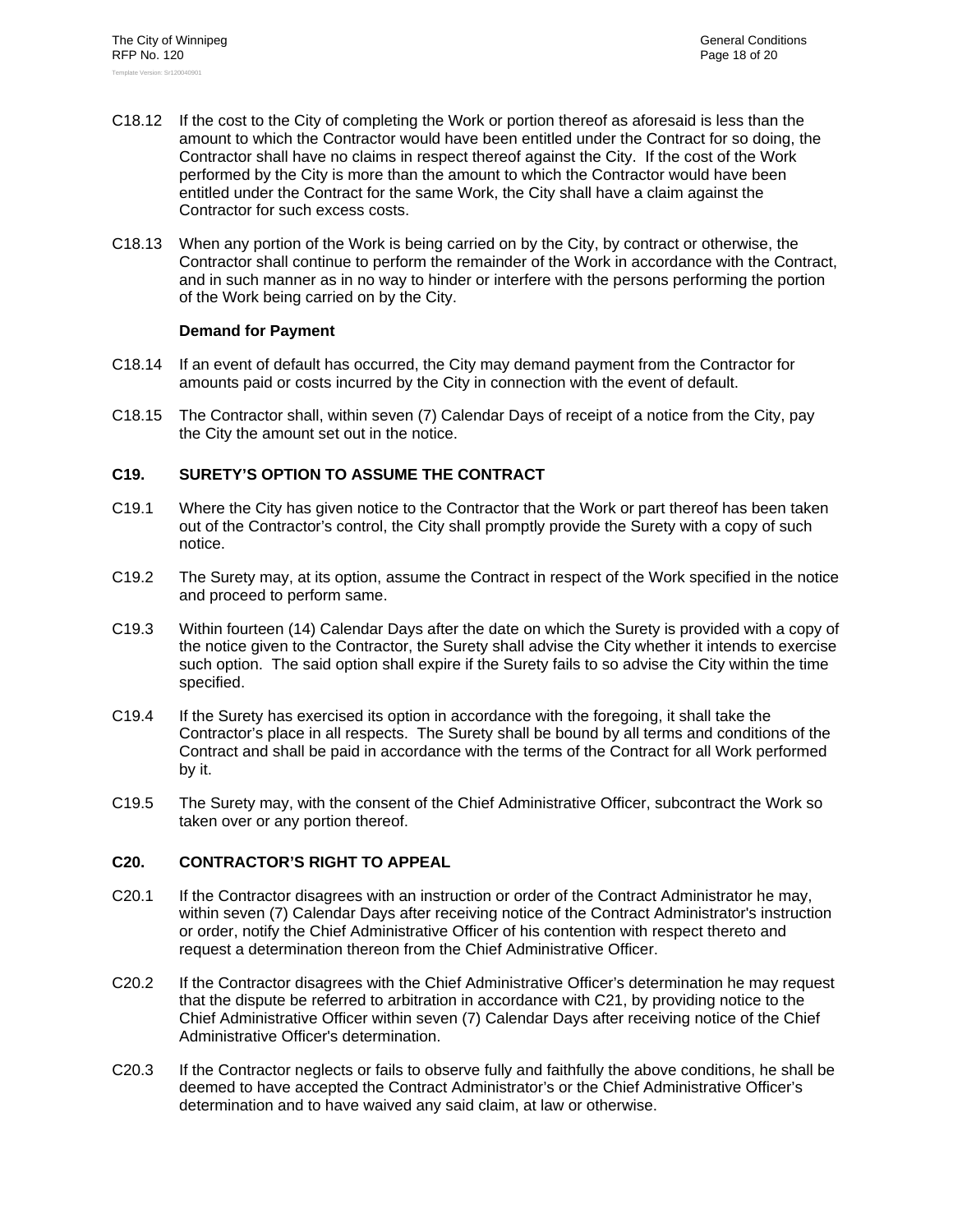## **C21. ARBITRATION**

#### **Requests for Arbitration**

- C21.1 If, at any time before the termination of the warranty period, any dispute, difference or question shall arise between the City and the Contractor regarding the Work, then every such dispute, difference or question may, with the consent of both the City Solicitor, on behalf of the City, and the Contractor, be referred to arbitration. Notwithstanding that the parties may have consented to arbitration, no arbitration shall proceed before the date of Substantial Performance.
- C21.2 The party desiring arbitration (the "Requesting Party") shall request the consent of the other party (the "Other Party") to refer a particular dispute, difference or question to arbitration.
- C21.3 The Other Party shall reply to the request within seven (7) Calendar Days of receiving same.

#### **Referral to a Single Arbitrator**

- C21.4 If the Other Party has consented to arbitration, the Requesting Party shall nominate an arbitrator (the "Requesting Party's Nominee") within seven (7) Calendar Days of receiving the reply. The Other Party shall have seven (7) Calendar Days after receiving notice of the nomination to accept or reject the Requesting Party's Nominee.
- C21.5 If the Other Party accepts the Requesting Party's Nominee, the dispute, difference or question shall be promptly referred to him or her.

#### **Referral to a Panel of Arbitrators**

- C21.6 If the Other Party rejects the Requesting Party's Nominee, it shall, within seven (7) Calendar Days of rejection, appoint its own arbitrator.
- C21.7 The Requesting Party shall, within seven (7) Calendar Days of receiving the Other Party's rejection, appoint its own arbitrator.
- C21.8 The arbitrators appointed under C21.6 and C21.7 shall, within seven (7) Calendar Days of the date on which the last of them was appointed, appoint a third arbitrator (the "Panel Chair") who will act as chair of the arbitration panel.

- C21.9 The Arbitration Act (Manitoba) or any successor legislation thereto shall apply to the arbitration in all respects except as expressly otherwise provided in these General Conditions.
- C21.10 The single arbitrator or the Panel Chair, as the case may be, shall determine the procedure to be followed in the arbitration, which shall be consistent with The Arbitration Act (Manitoba) or any successor legislation thereto.
- C21.11 Where the matter proceeds with a single arbitrator, each party shall be responsible for its own legal expenses, expenses to produce expert evidence or other expenses voluntarily incurred, and for an equal share of the fees and expenses of the single arbitrator and of any other expenses related to the arbitration.
- C21.12 Where the matter proceeds with an arbitration panel, each party shall be responsible for its own legal expenses, expenses to produce expert evidence or other expenses voluntarily incurred, for the fees and expenses of the arbitrator appointed by it, and for an equal share of the fees and expenses of the Panel Chair and of any other expenses related to the arbitration.